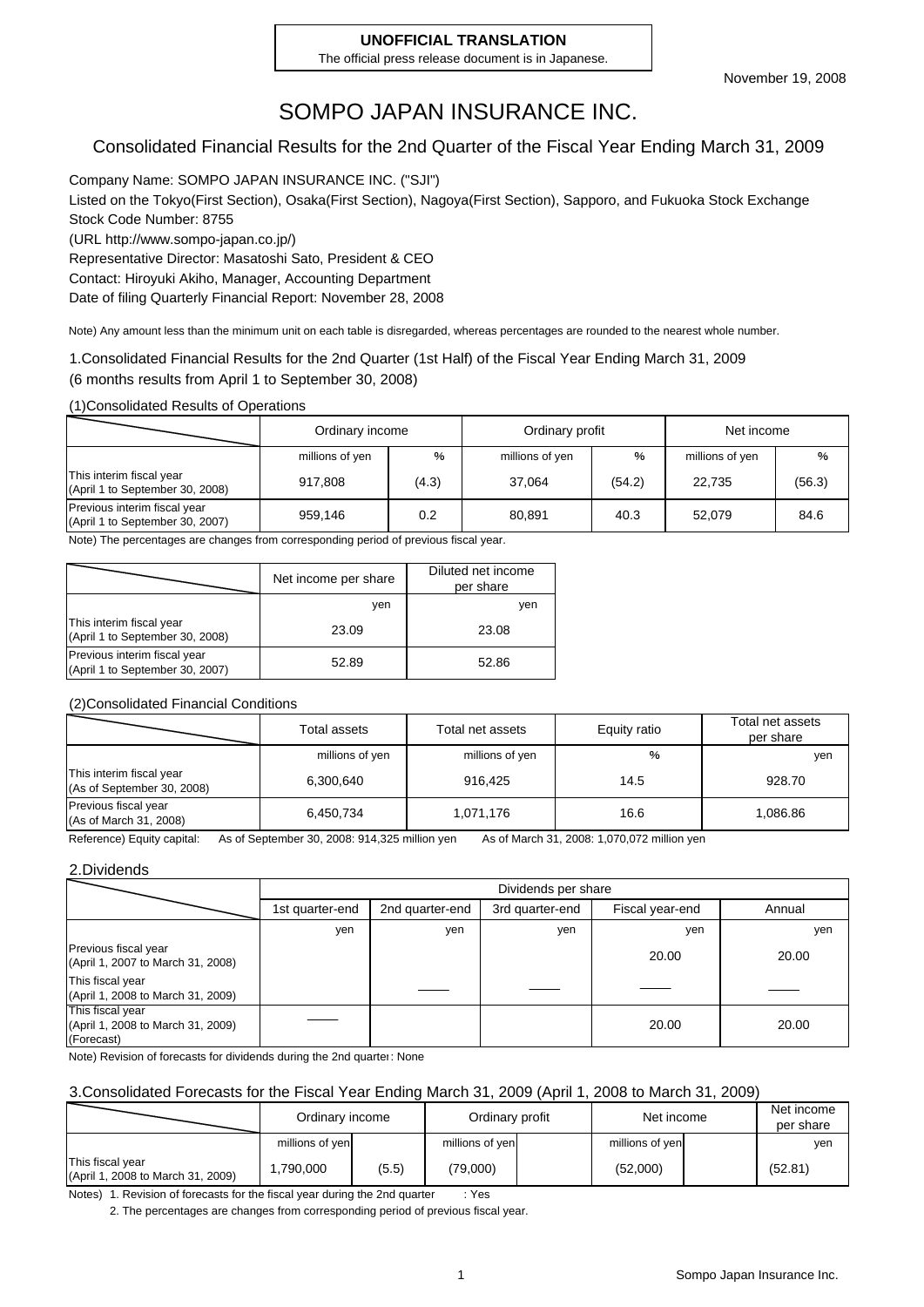#### 4.Others

| (1) Changes in significant subsidiaries during this period                                | : No                                             |
|-------------------------------------------------------------------------------------------|--------------------------------------------------|
| (2) Changes in accounting policies, procedures and presentation rules during this period  |                                                  |
| Changes due to revisions of accounting standards                                          | : Yes                                            |
| Changes due to other reasons                                                              | : No                                             |
| (3) Number of common shares                                                               |                                                  |
| Total outstanding shares including treasury stock                                         |                                                  |
| As of September 30, 2008: 987, 733, 424 shares As of March 31, 2008: 987, 733, 424 shares |                                                  |
| Treasury stock                                                                            |                                                  |
| As of September 30, 2008: 3,213,379 shares                                                | As of March 31, 2008: 3,181,995 shares           |
| Average outstanding shares                                                                |                                                  |
| This interim fiscal year: 984,545,000 shares                                              | Previous interim fiscal year: 984,500,699 shares |
|                                                                                           |                                                  |

#### Summary of Non-consolidated Financial Results

1.Non-consolidated Financial Results for the 2nd Quarter (1st Half) of the Fiscal Year Ending March 31, 2009 (6 months results from April 1 to September 30, 2008)

#### (1)Non-consolidated Results of Operations

|                                                                 | Net premiums written |       | Ordinary profit |        | Net income      |        |
|-----------------------------------------------------------------|----------------------|-------|-----------------|--------|-----------------|--------|
|                                                                 | millions of yen      | %     | millions of yen | $\%$   | millions of yen | %      |
| This interim fiscal year<br>(April 1 to September 30, 2008)     | 674,871              | (2.0) | 29,327          | (57.0) | 17,205          | (60.2) |
| Previous interim fiscal year<br>(April 1 to September 30, 2007) | 688.479              | (0.9) | 68,255          | 39.2   | 43.273          | 89.4   |

Note) The percentages are changes from corresponding period of previous fiscal year.

|                                                                 | Net income per share |
|-----------------------------------------------------------------|----------------------|
|                                                                 | ven                  |
| This interim fiscal year<br>(April 1 to September 30, 2008)     | 17.47                |
| Previous interim fiscal year<br>(April 1 to September 30, 2007) | 43.95                |

#### (2)Non-consolidated Financial Conditions

|                                                        | Total assets    | Total net assets | Equity ratio | Total net assets<br>per share |
|--------------------------------------------------------|-----------------|------------------|--------------|-------------------------------|
|                                                        | millions of yen | millions of yen  | %            | yen                           |
| This interim fiscal year<br>(As of September 30, 2008) | 5,214,112       | 919.156          | 17.6         | 932.59                        |
| Previous fiscal year<br>(As of March 31, 2008)         | 5,388,567       | 1.074.490        | 19.9         | 1.090.78                      |

Reference) Equity capital: As of September 30, 2008: 918,154 million yen As of March 31, 2008: 1,073,932 million yen

#### 2.Non-consolidated Forecasts for the Fiscal Year Ending March 31, 2009 (April 1, 2008 to March 31, 2009)

|                                                       | Net premiums written |       | Ordinary profit | Net income      | Net income<br>per share |
|-------------------------------------------------------|----------------------|-------|-----------------|-----------------|-------------------------|
|                                                       | millions of yen      |       | millions of yen | millions of yen | yen                     |
| This fiscal year<br>(April 1, 2008 to March 31, 2009) | 1.312.000            | (2.5) | (87,000)        | (57,000)        | (57.89)                 |

(Notes for using forecasted information etc.)

The forecast on this document is based on information available as of the date of publication of this document or practical premise, the actual result may considerably differ due to various factors.

Please refer to "Forecasts for the Fiscal Year Ending March 31, 2009" on page 24 for major premises and related matters of the above forecast.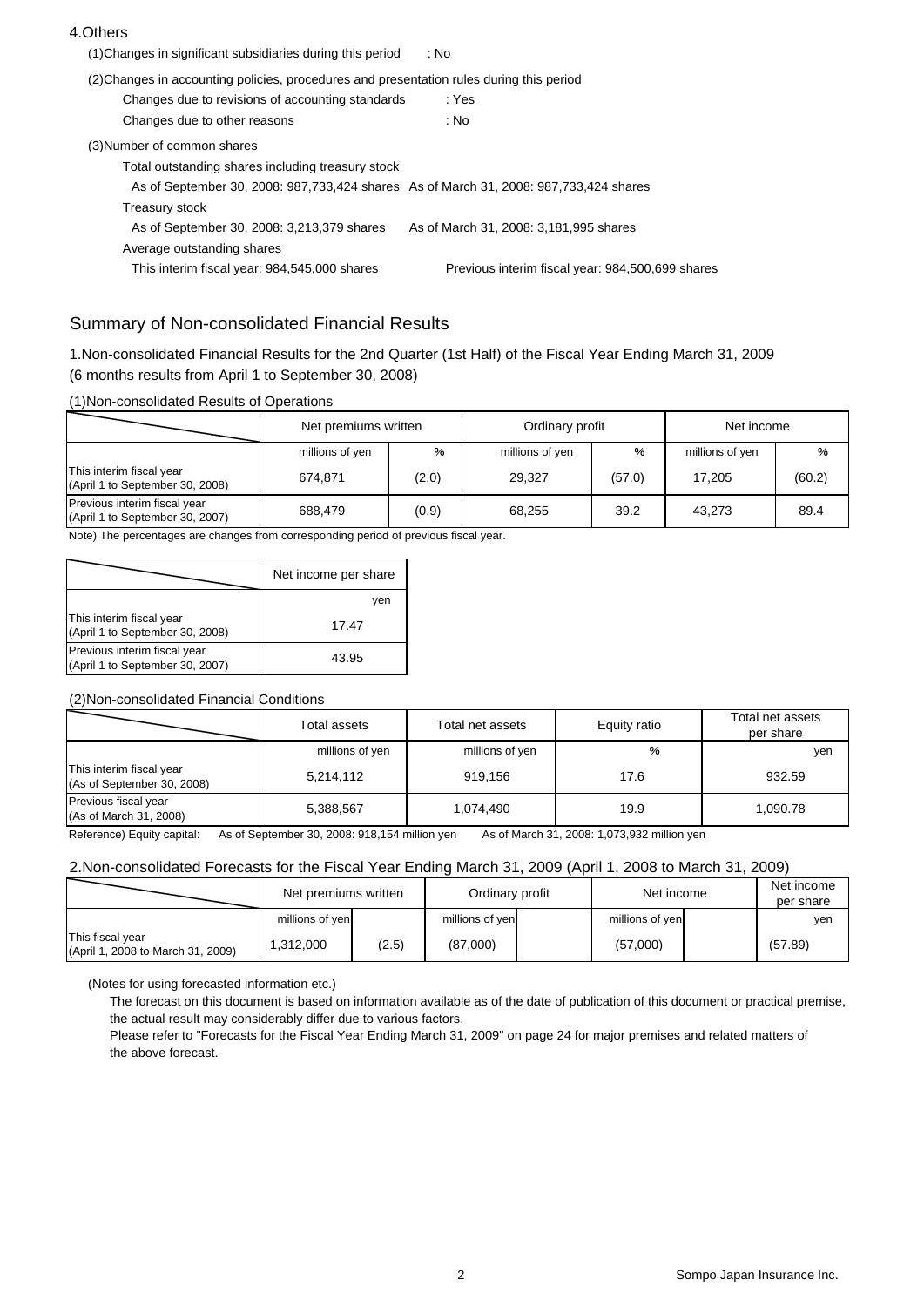### Consolidated Financial Statements

(1) Consolidated Balance Sheet

|                                                               |                                    | (Millions of yen)           |
|---------------------------------------------------------------|------------------------------------|-----------------------------|
|                                                               | End of this interim<br>fiscal year | End of previous fiscal year |
|                                                               | (as of September 30, 2008)         | (as of March 31, 2008)      |
| Assets:                                                       |                                    |                             |
| Cash and deposits                                             | 156,458                            | 172,252                     |
| Call loans                                                    | 75,700                             | 108,800                     |
| Receivables under resale agreements                           | 90,379                             | 47,947                      |
| Monetary receivables bought                                   | 49,028                             | 47,037                      |
| Money in trust                                                | 33,008                             | 39,429                      |
| <b>Securities</b>                                             | 4,631,761                          | 4,846,949                   |
| Loans                                                         | 525,413                            | 519,618                     |
| Tangible fixed assets                                         | 219,093                            | 220,536                     |
| Intangible fixed assets                                       | 25,825                             | 26,428                      |
| Other assets                                                  | 408,343                            | 428,091                     |
| Deferred tax assets                                           | 101,947                            | 10,907                      |
| Allowance for possible loan losses                            | (16, 317)                          | (17, 264)                   |
| <b>Total assets</b>                                           | 6,300,640                          | 6,450,734                   |
| Liabilities:                                                  |                                    |                             |
| Underwriting funds:                                           | 5,017,050                          | 4,969,818                   |
| Reserve for outstanding losses and claims                     | 748,313                            | 748,552                     |
| Underwriting reserves                                         | 4,268,736                          | 4,221,266                   |
| Other liabilities                                             | 208,626                            | 245,444                     |
| Reserve for retirement benefits                               | 98,664                             | 96,516                      |
| Reserve for retirement benefits to directors                  | 2,453                              | 2,502                       |
| Reserve for bonus payments                                    | 16,910                             | 14,126                      |
| Reserve for price fluctuation                                 | 40,144                             | 37,908                      |
| Deferred tax liabilities                                      | 365                                | 13,239                      |
| <b>Total liabilities</b>                                      | 5,384,214                          | 5,379,557                   |
| Net assets:                                                   |                                    |                             |
| Shareholders' equity:                                         |                                    |                             |
| Common stock                                                  | 70,000                             | 70,000                      |
| Capital surplus                                               | 24,244                             | 24,241                      |
| Retained earnings                                             | 409,837                            | 407,051                     |
| Treasury stock                                                | (2,890)                            | (2,842)                     |
| Total shareholders' equity                                    | 501,191                            | 498,449                     |
| Valuation and translation adjustments:                        |                                    |                             |
| Unrealized gains on securities available for sale, net of tax | 417,638                            | 571,377                     |
| Foreign currency translation adjustments                      | (4,505)                            | 245                         |
| Total valuation and translation adjustments                   | 413,133                            | 571,622                     |
| Stock acquisition rights                                      | 1,001                              | 557                         |
| Minority interests                                            | 1,099                              | 546                         |
| Total net assets                                              | 916,425                            | 1,071,176                   |
| Total liabilities and net assets                              | 6,300,640                          | 6,450,734                   |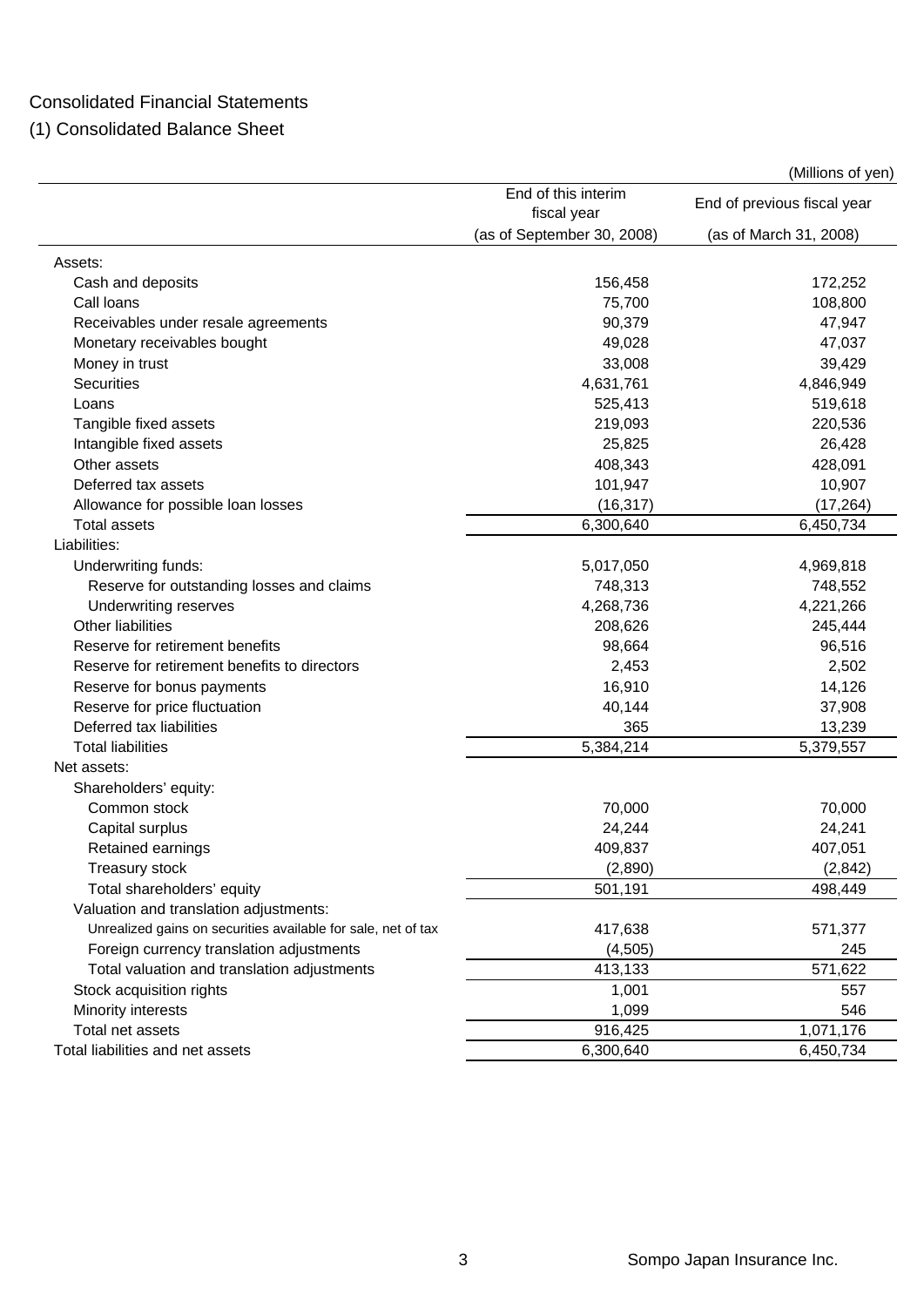### (2) Consolidated Statement of Income

|                                                                        | Previous interim fiscal year    | This interim fiscal year        |
|------------------------------------------------------------------------|---------------------------------|---------------------------------|
|                                                                        | (April 1 to September 30, 2007) | (April 1 to September 30, 2008) |
| Ordinary income:                                                       | 959,146                         | 917,808                         |
| Underwriting income:                                                   | 868,232                         | 854,803                         |
| Net premiums written                                                   | 702,518                         | 689,217                         |
| Deposits of premiums by policyholders                                  | 61,167                          | 73,950                          |
| Interest and dividend income on deposits of premiums, etc.             | 22,901                          | 23,105                          |
| Life insurance premiums written                                        | 81,408                          | 67,029                          |
| Investment income:                                                     | 86,181                          | 58,126                          |
| Interest and dividend income                                           | 81,536                          | 66,915                          |
| Investment gain on money in trust                                      | 2,808                           |                                 |
| Investment gain on trading securities                                  | 181                             | 309                             |
| Realized gain on sales of securities                                   | 21,248                          | 12,793                          |
| Transfer of interest and dividend income on deposits of premiums, etc. | (22, 901)                       | (23, 105)                       |
| Other ordinary income                                                  | 4,732                           | 4,878                           |
| Ordinary expenses:                                                     | 878,255                         | 880,743                         |
| Underwriting expenses:                                                 | 727,952                         | 711,954                         |
| Net claims paid                                                        | 389,346                         | 397,195                         |
| Loss adjustment expenses                                               | 35,938                          | 38,531                          |
| Net commissions and brokerage fees                                     | 119,252                         | 118,829                         |
| Maturity refunds to policyholders                                      | 89,929                          | 85,723                          |
| Life insurance claims paid                                             | 18,007                          | 18,954                          |
| Provision for reserve for outstanding losses and claims                | 2,070                           | 2,666                           |
| Provision for underwriting reserves                                    | 73,017                          | 49,144                          |
| Investment expenses:                                                   | 6,433                           | 18,807                          |
| Investment loss on money in trust                                      |                                 | 2,746                           |
| Realized loss on sales of securities                                   | 626                             | 691                             |
| Devaluation loss on securities                                         | 3,839                           | 8,289                           |
| Operating, general and administrative expenses                         | 141,950                         | 149,306                         |
| Other ordinary expenses:                                               | 1,918                           | 675                             |
| Interest paid                                                          | 92                              | 78                              |
| Ordinary profit                                                        | 80,891                          | 37,064                          |
| Special gains                                                          | 1,060                           | 425                             |
| Special losses:                                                        | 3,640                           | 2,717                           |
| Provision for price fluctuation reserve                                | 3,255                           | 2,235                           |
| Other special losses                                                   | 384                             | 481                             |
| Income before income taxes and minority interests                      | 78,311                          | 34,772                          |
| Income taxes-current                                                   | 41,825                          | 28,928                          |
| Income taxes-deferred                                                  | (15, 638)                       | (16, 890)                       |
| Gain and loss on minority interests                                    |                                 |                                 |
|                                                                        | 45                              | (0)                             |

(Millions of yen)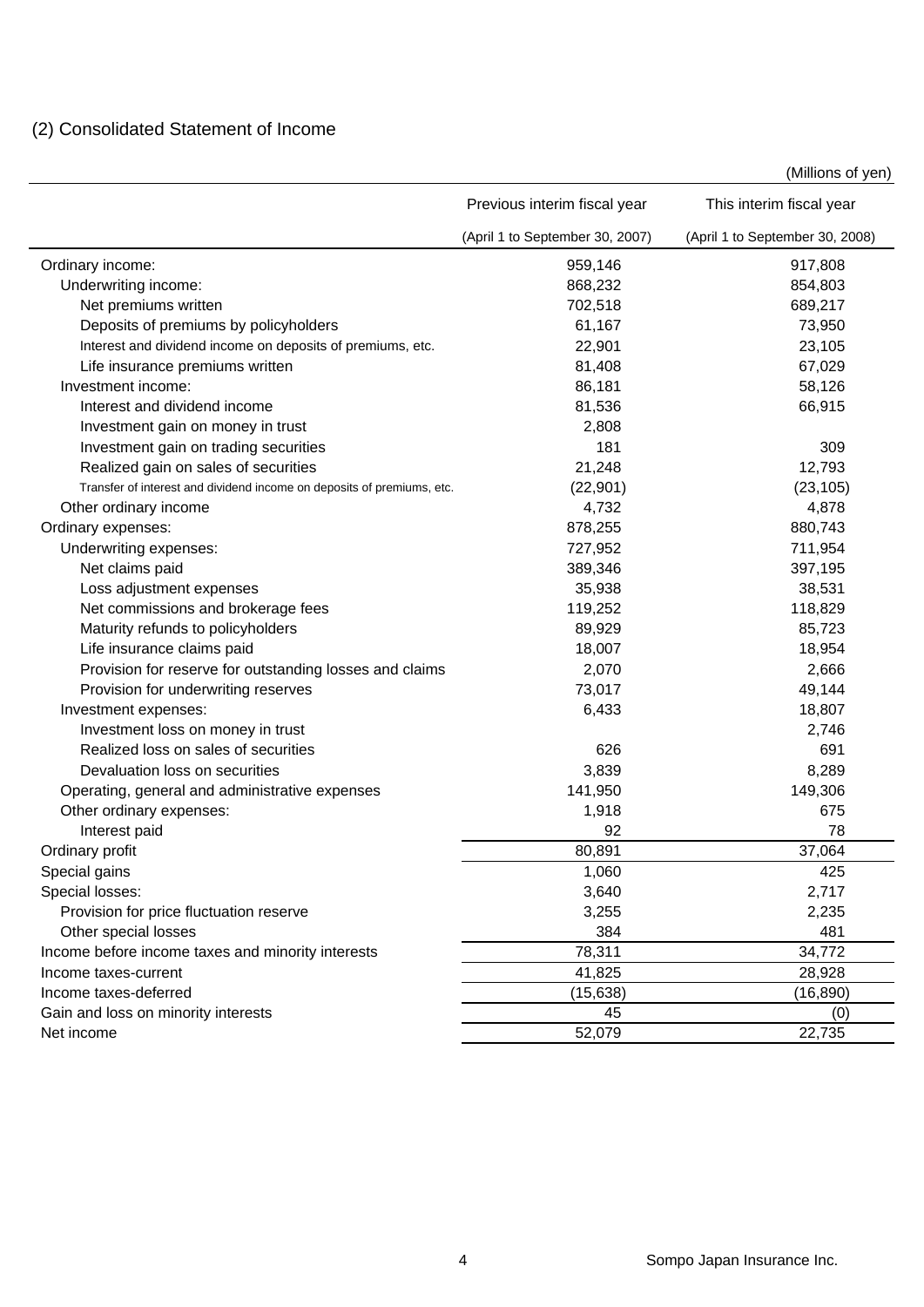|                                                                                    |                                 | (Millions of yen)               |
|------------------------------------------------------------------------------------|---------------------------------|---------------------------------|
|                                                                                    | Previous interim fiscal year    | This interim fiscal year        |
|                                                                                    | (April 1 to September 30, 2007) | (April 1 to September 30, 2008) |
| Shareholders' equity                                                               |                                 |                                 |
| Common stock                                                                       |                                 |                                 |
| Balance at the beginning of the period                                             | 70,000                          | 70,000                          |
| Balance at the end of the period                                                   | 70,000                          | 70,000                          |
| Capital surplus                                                                    |                                 |                                 |
| Balance at the beginning of the period                                             | 24,229                          | 24,241                          |
| Changes during the period                                                          |                                 |                                 |
| Disposal of treasury stock                                                         | 3                               | 3                               |
| Total changes during the period                                                    | 3                               | 3                               |
| Balance at the end of the period                                                   | 24,233                          | 24,244                          |
| Retained earnings                                                                  |                                 |                                 |
| Balance at the beginning of the period                                             | 362,683                         | 407,051                         |
| Decrease due to unification of accounting policies applied to foreign subsidiaries |                                 | (257)                           |
| Changes during the period                                                          |                                 |                                 |
| <b>Dividends</b>                                                                   | (15, 751)                       | (19,691)                        |
| Net income                                                                         | 52,079                          | 22,735                          |
| Increase related to foreign accounting standards                                   | 169                             |                                 |
| Decrease related to foreign accounting standards                                   | (169)                           |                                 |
| Total changes during the period                                                    | 36,327                          | 3,044                           |
| Balance at the end of the period                                                   | 399,011                         | 409,837                         |
| <b>Treasury stock</b>                                                              |                                 |                                 |
| Balance at the beginning of the period                                             | (2,832)                         | (2, 842)                        |
| Changes during the period                                                          |                                 |                                 |
| Acquisition of treasury stock                                                      | (165)                           | (158)                           |
| Disposal of treasury stock                                                         | 151                             | 111                             |
| Total changes during the period                                                    | (13)                            | (47)                            |
| Balance at the end of the period                                                   | (2,846)                         | (2,890)                         |
| Total shareholders' equity                                                         |                                 |                                 |
| Balance at the beginning of the period                                             | 454,080                         | 498,449                         |
| Decrease due to unification of accounting policies applied to foreign subsidiaries |                                 | (257)                           |
| Changes during the period                                                          |                                 |                                 |
| <b>Dividends</b>                                                                   | (15, 751)                       | (19,691)                        |
| Net income                                                                         | 52,079                          | 22,735                          |
| Acquisition of treasury stock                                                      | (165)                           | (158)                           |
| Disposal of treasury stock                                                         | 155                             | 115                             |
| Increase related to foreign accounting standards                                   | 169                             |                                 |
| Decrease related to foreign accounting standards                                   | (169)                           |                                 |
| Total changes during the period                                                    | 36,317                          | 3,000                           |
| Balance at the end of the period                                                   | 490,398                         | 501,191                         |

## (3) Interim Consolidated Statement of Changes in Net Assets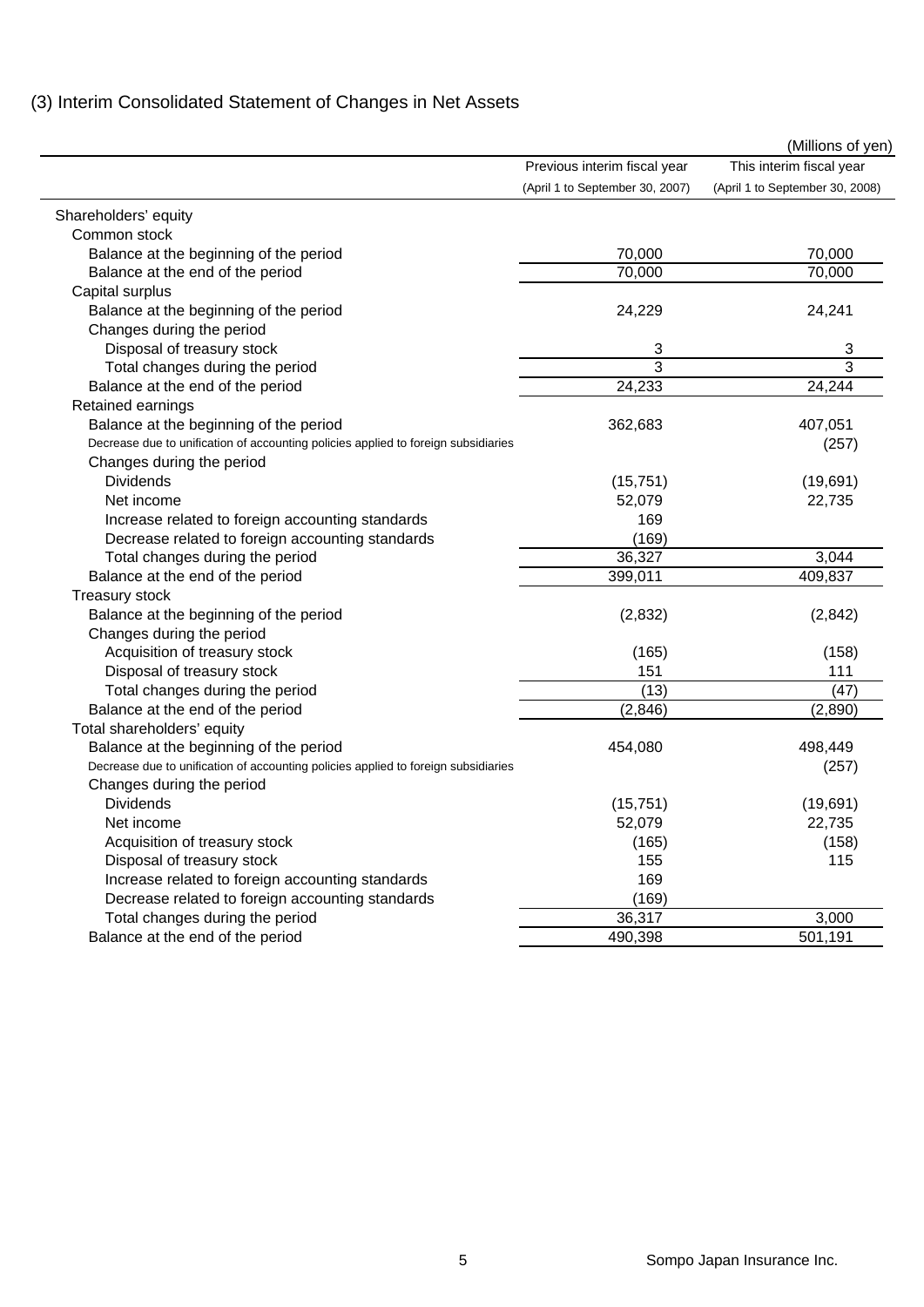|                                                                                    |                                 | (Millions of yen)               |
|------------------------------------------------------------------------------------|---------------------------------|---------------------------------|
|                                                                                    | Previous interim fiscal year    | This interim fiscal year        |
|                                                                                    | (April 1 to September 30, 2007) | (April 1 to September 30, 2008) |
| Valuation and translation adjustments                                              |                                 |                                 |
| Unrealized gains on securities available for sale, net of tax                      |                                 |                                 |
| Balance at the beginning of the period                                             | 998,702                         | 571,377                         |
| Changes during the period                                                          |                                 |                                 |
| Net changes in items other than shareholders' equity                               | (40, 058)                       | (153, 738)                      |
| Total changes during the period                                                    | (40, 058)                       | (153, 738)                      |
| Balance at the end of the period                                                   | 958,644                         | 417,638                         |
| Foreign currency translation adjustments                                           |                                 |                                 |
| Balance at the beginning of the period                                             | 1,091                           | 245                             |
| Changes during the period                                                          |                                 |                                 |
| Net changes in items other than shareholders' equity                               | 4,916                           | (4,750)                         |
| Total changes during the period                                                    | 4,916                           | (4,750)                         |
| Balance at the end of the period                                                   | 6,008                           | (4, 505)                        |
| Total valuation and translation adjustments                                        |                                 |                                 |
| Balance at the beginning of the period                                             | 999,793                         | 571,622                         |
| Changes during the period                                                          |                                 |                                 |
| Net changes in items other than shareholders' equity                               | (35, 141)                       | (158, 489)                      |
| Total changes during the period                                                    | (35, 141)                       | (158, 489)                      |
| Balance at the end of the period                                                   | 964,652                         | 413,133                         |
| Stock acquisition rights                                                           |                                 |                                 |
| Balance at the beginning of the period                                             | 315                             | 557                             |
| Changes during the period                                                          |                                 |                                 |
| Net changes in items other than shareholders' equity                               | 152                             | 443                             |
| Total changes during the period                                                    | 152                             | 443                             |
| Balance at the end of the period                                                   | 467                             | 1,001                           |
| Minority interests                                                                 |                                 |                                 |
| Balance at the beginning of the period                                             | 554                             | 546                             |
| Changes during the period                                                          |                                 |                                 |
| Net changes in items other than shareholders' equity                               | (34)                            | 553                             |
| Total changes during the period                                                    | (34)                            | 553                             |
| Balance at the end of the period                                                   | 520                             | 1,099                           |
| Total net assets                                                                   |                                 |                                 |
| Balance at the beginning of the period                                             | 1,454,744                       | 1,071,176                       |
| Decrease due to unification of accounting policies applied to foreign subsidiaries |                                 | (257)                           |
| Changes during the period                                                          |                                 |                                 |
| <b>Dividends</b>                                                                   | (15, 751)                       | (19,691)                        |
| Net income                                                                         | 52,079                          | 22,735                          |
| Acquisition of treasury stock                                                      | (165)                           | (158)                           |
| Disposal of treasury stock                                                         | 155                             | 115                             |
| Increase related to foreign accounting standards                                   | 169                             |                                 |
| Decrease related to foreign accounting standards                                   | (169)                           |                                 |
| Net changes in items other than shareholders' equity                               | (35, 023)                       | (157, 492)                      |
| Total changes during the period                                                    | 1,294                           | (154, 492)                      |
| Balance at the end of the period                                                   | 1,456,038                       | 916,425                         |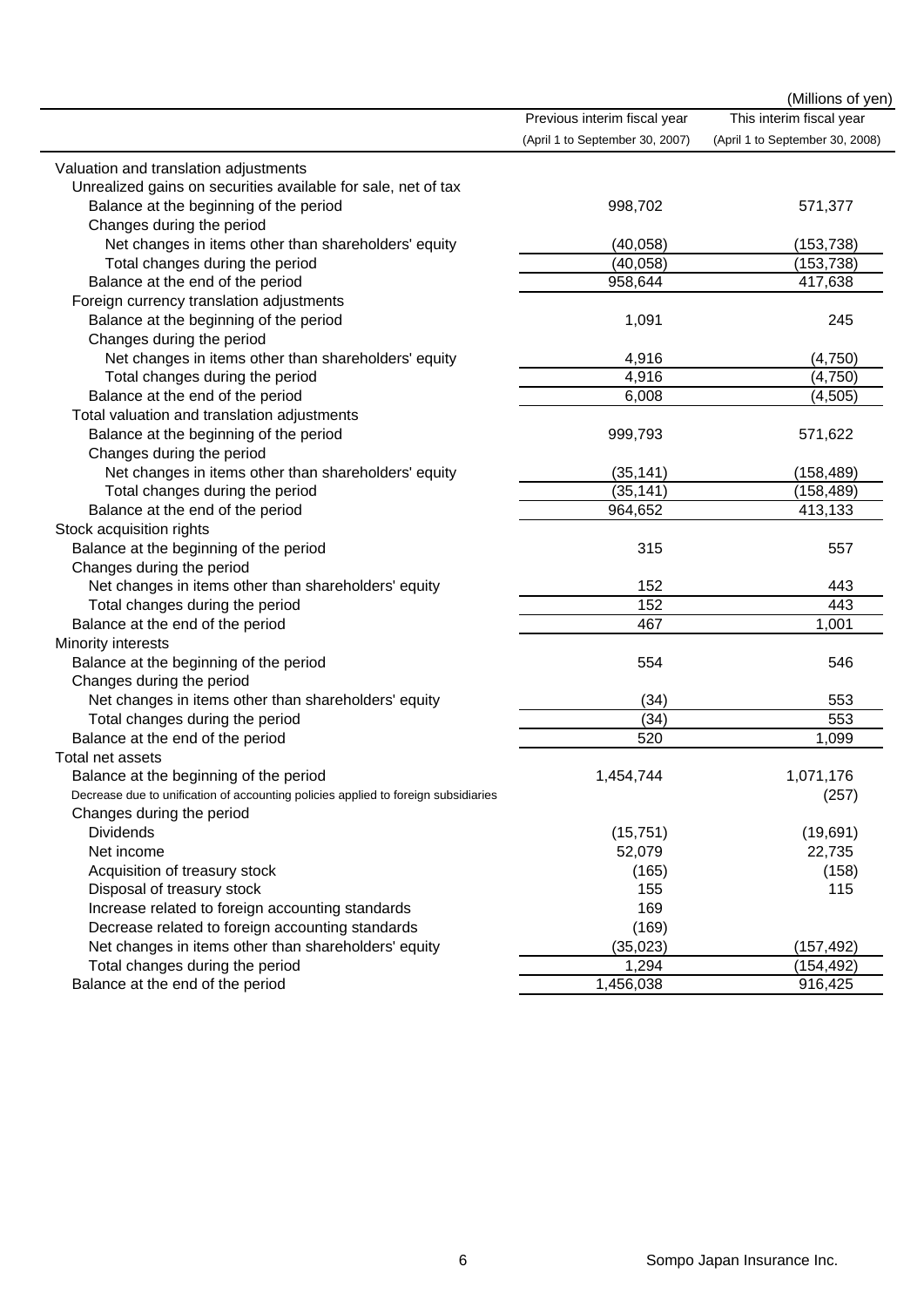## (4) Consolidated Statement of Cash Flows

|                                                                    |                                 | (Millions of yen)               |
|--------------------------------------------------------------------|---------------------------------|---------------------------------|
|                                                                    | Previous interim fiscal year    | This interim fiscal year        |
|                                                                    | (April 1 to September 30, 2007) | (April 1 to September 30, 2008) |
| Cash flows from operating activities:                              |                                 |                                 |
| Income before income taxes                                         | 78,311                          | 34,772                          |
| Depreciation                                                       | 5,283                           | 5,197                           |
| Amortization of goodwill                                           | 936                             | 936                             |
| Increase(decrease) in outstanding losses and claims                | 2,070                           | 2,646                           |
| Increase(decrease) in underwriting reserves                        | 71,492                          | 47,836                          |
| Increase(decrease) in allowance for possible loan losses           | (303)                           | (254)                           |
| Increase(decrease) in reserve for retirement benefits              | 1,482                           | 2,158                           |
| Increase(decrease) in reserve for retirement benefits to directors | 2,439                           | (49)                            |
| Increase(decrease) in reserve for bonus payments                   | 2,779                           | 2,783                           |
| Increase(decrease) in reserve for price fluctuation                | 3,255                           | 2,235                           |
| Interest and dividend income                                       | (81, 536)                       | (66, 915)                       |
| Losses(gains) on investment in securities                          | (17, 055)                       | (3,814)                         |
| Interest expenses                                                  | 92                              | 78                              |
| Foreign exchange losses(gains)                                     | (2,663)                         | (290)                           |
| Losses(gains) related to tangible fixed assets                     | (476)                           | 187                             |
| Losses(gains) related to loans                                     | 68                              | 37                              |
| Investment losses(gains) on the equity method                      | (187)                           | (689)                           |
| Decrease(increase) in other assets                                 | 3,360                           | 19,521                          |
| Increase(decrease) in other liabilities                            | (20, 795)                       | (35, 150)                       |
| <b>Others</b>                                                      | (1, 241)                        | 13,403                          |
| Subtotal                                                           | 47,314                          | 24,632                          |
| Interest and dividend received                                     | 76,892                          | 67,584                          |
| Interest paid                                                      | (87)                            | (81)                            |
| Income taxes paid                                                  | (22, 546)                       | (42, 655)                       |
| Cash flows from operating activities                               | 101,572                         | 49,479                          |
| Cash flows from investing activities:                              |                                 |                                 |
| Net decrease(increase) in deposits                                 | 1,216                           | 2,851                           |
| Purchase of monetary receivables bought                            | (12, 200)                       | (5,686)                         |
| Proceeds from sales and redemption of monetary receivables bought  | 2,244                           | 3,245                           |
| Increase in money in trust                                         | (5,000)                         |                                 |
| Decrease in money in trust                                         |                                 | 6,000                           |
| Purchase of securities                                             | (281, 662)                      | (347, 265)                      |
| Proceeds from sales and redemption of securities                   | 325,421                         | 324,471                         |
| Loans made                                                         | (98, 294)                       | (79, 877)                       |
| Collection of loans                                                | 80,896                          | 68,010                          |
| <b>Others</b>                                                      | 107                             | (2, 531)                        |
| Total asset management activities                                  | 12,728                          | (30, 783)                       |
| Sum of operating activities and asset management activities        | 114,300                         | 18,696                          |
| Acquisition of tangible fixed assets                               | (3, 492)                        | (3,721)                         |
| Proceeds from sales of tangible fixed assets                       | 1,650                           | 653                             |
| Cash flows from investing activities                               | 10,887                          | (33, 850)                       |
| Cash flows from financing activities:                              |                                 |                                 |
| Proceeds from issuance of stock                                    |                                 | 568                             |
| Proceeds from sales of treasury stock                              | 155                             | 115                             |
| Acquisition of treasury stock                                      | (165)                           | (158)                           |
| Dividends paid                                                     | (15, 716)                       | (19, 911)                       |
| Dividends paid to minority shareholders                            | (85)                            | (4)                             |
| <b>Others</b>                                                      | (46)                            | (127)                           |
| Cash flows from financing activities                               | (15, 858)                       | (19, 519)                       |
| Effect of exchange rate changes on cash and cash equivalents       | 2,102                           | (745)                           |
| Net Increase(decrease) in cash and cash equivalents                | 98,702                          | (4,636)                         |
| Cash and cash equivalents at the beginning of the period           | 282,108                         | 319,998                         |
| Cash and cash equivalents at the end of the period                 | 380,811                         | 315,362                         |
|                                                                    |                                 |                                 |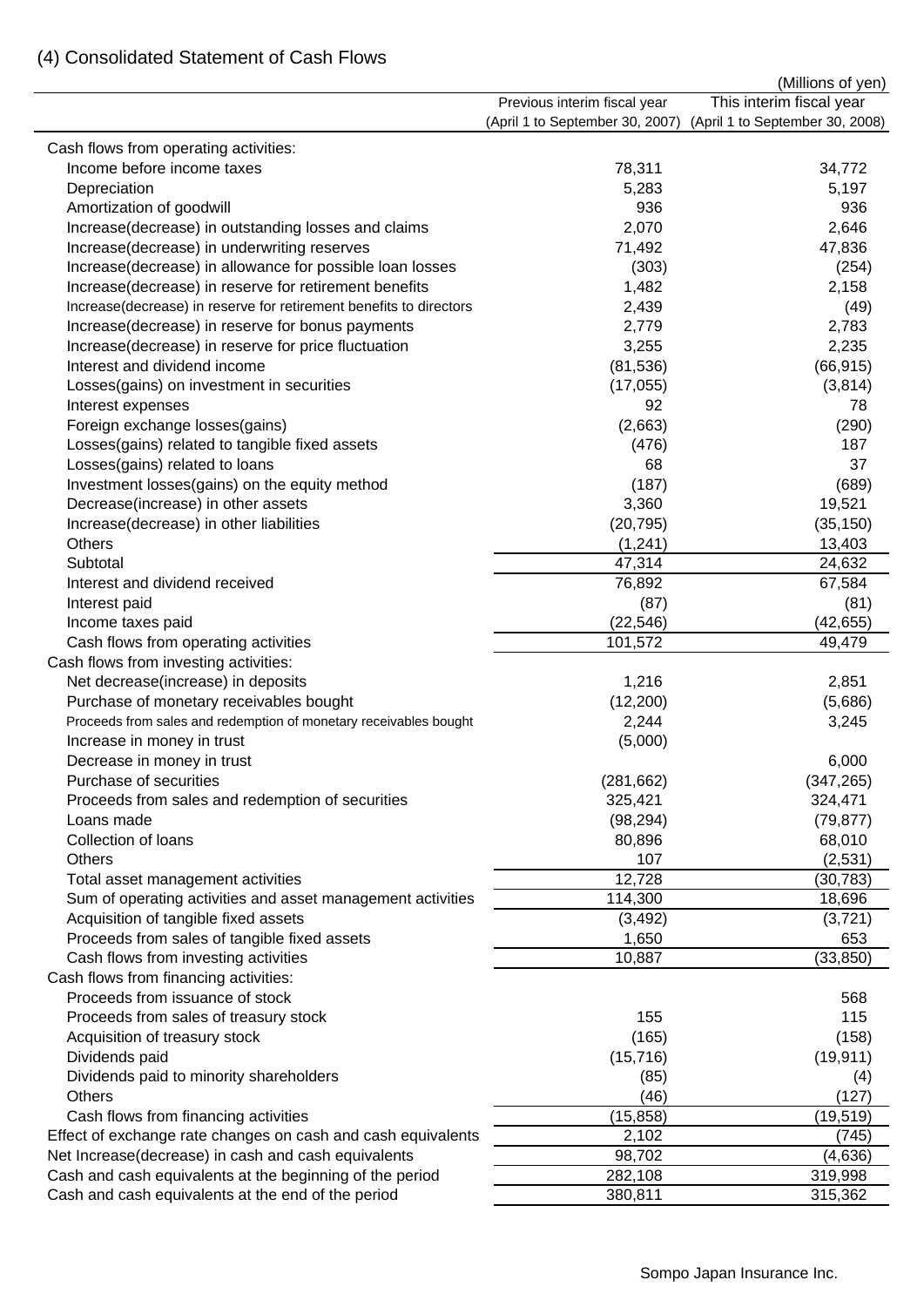#### (5) Notes on Going-Concern Assumption

Previous interim fiscal year (April 1 to September 30, 2007) None.

This interim fiscal year (April 1 to September 30, 2008) None.

#### (6) Segment Information

1. Segment information by lines of business

Previous interim fiscal year (April 1 to September 30, 2007)

|                                                                        |                             |        |         |             | (Millions of yen) |
|------------------------------------------------------------------------|-----------------------------|--------|---------|-------------|-------------------|
|                                                                        | Property<br>and<br>casualty | Life   | Total   | Elimination | Consolidated      |
| Ordinary income and ordinary profit/loss                               |                             |        |         |             |                   |
| Ordinary income                                                        |                             |        |         |             |                   |
| Ordinary income from<br>(1)<br>transactions with external<br>customers | 869,851                     | 89,295 | 959,146 |             | 959,146           |
| Ordinary income arising<br>(2)<br>from internal segment                | 1,791                       | 8      | 1,800   | 1,800)      |                   |
| Total                                                                  | 871,643                     | 89,303 | 960,947 | 1,800)      | 959,146           |
| Ordinary expenses                                                      | 798,654                     | 81,401 | 880,055 | 1,800)      | 878,255           |
| Ordinary profit                                                        | 72,989                      | 7,902  | 80,891  |             | 80,891            |

Notes)

1. The segments are classified based on the conditions of operation of SJI and its consolidated subsidiaries.

2. Major operations of each segment are as follows:

(1)Property and casualty: Underwriting property and casualty insurance and related investment activities (2)Life: Underwriting life insurance and related investment activities

This interim fiscal year (April 1 to September 30, 2008)

|                                                                        |                             |        |         |             | (Millions of yen) |
|------------------------------------------------------------------------|-----------------------------|--------|---------|-------------|-------------------|
|                                                                        | Property<br>and<br>casualty | Life   | Total   | Elimination | Consolidated      |
| Ordinary income and ordinary profit/loss                               |                             |        |         |             |                   |
| Ordinary income                                                        |                             |        |         |             |                   |
| Ordinary income from<br>(1)<br>transactions with external<br>customers | 841,866                     | 75,942 | 917,808 |             | 917,808           |
| Ordinary income arising<br>(2)<br>from internal segment                | 1,355                       | 8      | 1,363   | 1,363)      |                   |
| Total                                                                  | 843,221                     | 75,950 | 919,172 | 1,363       | 917,808           |
| Ordinary expenses                                                      | 810,644                     | 71,462 | 882,107 | 1,363       | 880,743           |
| Ordinary profit                                                        | 32,577                      | 4,487  | 37,064  |             | 37,064            |

Notes)

1. The segments are classified based on the conditions of operation of SJI and its consolidated subsidiaries.

2. Major operations of each segment are as follows:

(1)Property and casualty: Underwriting property and casualty insurance and related investment activities (2)Life: Underwriting life insurance and related investment activities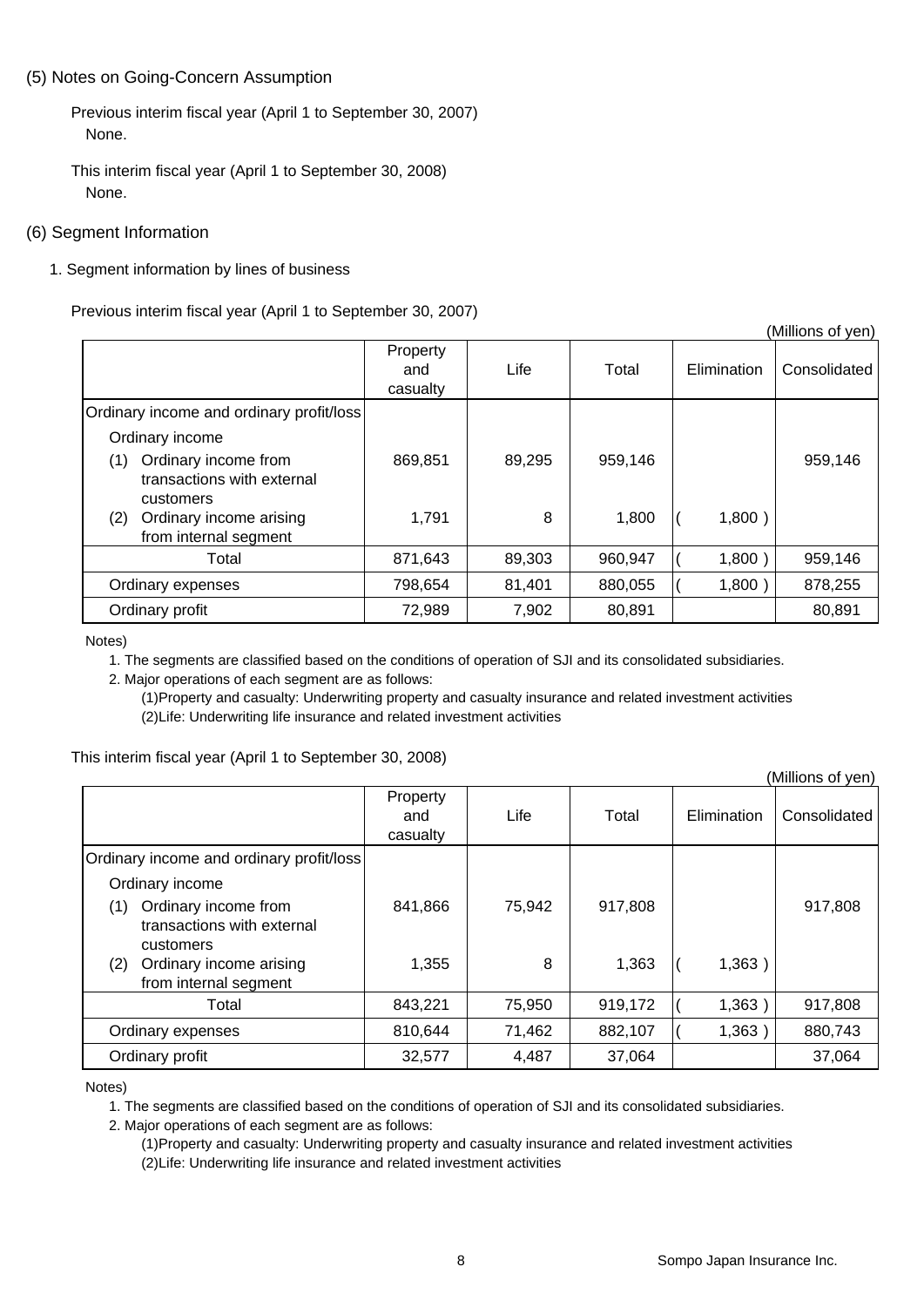#### 2. Segment information by location

Previous interim fiscal year (April 1 to September 30, 2007) Segment information by location is omitted because the amount of overseas sales was immaterial.

This interim fiscal year (April 1 to September 30, 2008) Segment information by location is omitted because the amount of overseas sales was immaterial.

#### 3. Segment information on overseas sales

Previous interim fiscal year (April 1 to September 30, 2007)

Segment information on overseas sales is omitted because the amount of overseas sales was immaterial.

This interim fiscal year (April 1 to September 30, 2008)

Segment information on overseas sales is omitted because the amount of overseas sales was immaterial.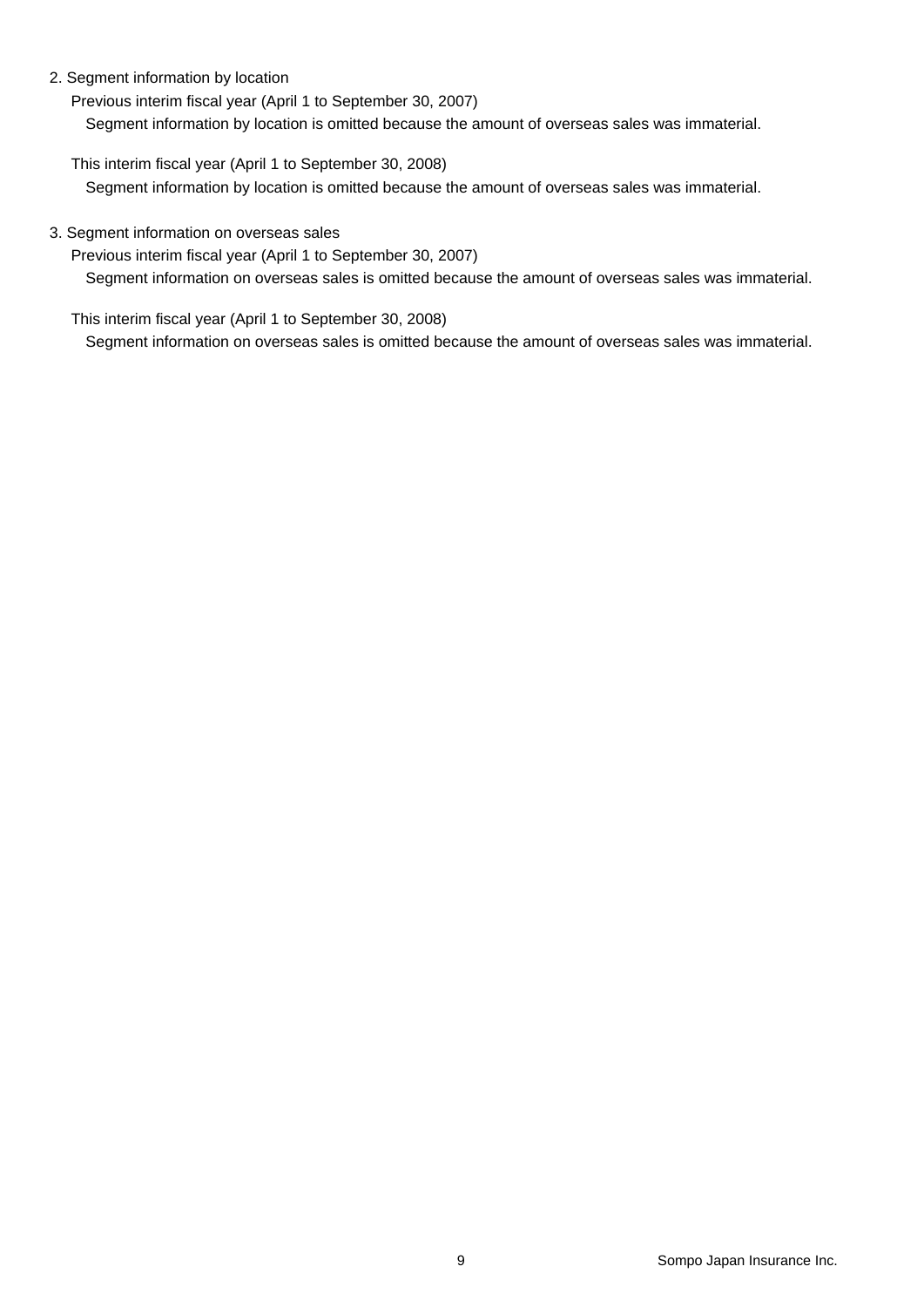### Non-consolidated Financial Statements

(1) Non-consolidated Balance Sheet

(Millions of yen)

|                                                               | End of this interim fiscal year | End of previous fiscal year |
|---------------------------------------------------------------|---------------------------------|-----------------------------|
|                                                               | (as of September 30, 2008)      | (as of March 31, 2008)      |
| Assets:                                                       |                                 |                             |
| Cash and deposits                                             | 111,310                         | 118,764                     |
| Call Ioans                                                    | 75,700                          | 108,800                     |
| Receivables under resale agreements                           | 90,379                          | 47,947                      |
| Monetary receivables bought                                   | 49,028                          | 47,037                      |
| Money in trust                                                | 32,976                          | 39,398                      |
| <b>Securities</b>                                             | 3,692,356                       | 3,937,921                   |
| Loans                                                         | 510,683                         | 506,053                     |
| Tangible fixed assets                                         | 215,801                         | 217,747                     |
| Intangible fixed assets                                       | 758                             | 758                         |
| Other assets                                                  | 368,736                         | 386,988                     |
| Deferred tax assets                                           | 89,278                          |                             |
| Allowance for possible loan losses                            | (16, 163)                       | (16, 402)                   |
| Allowance for possible losses on investment securities        | (6, 734)                        | (6, 447)                    |
| <b>Total assets</b>                                           | 5,214,112                       | 5,388,567                   |
| Liabilities:                                                  |                                 |                             |
| Underwriting funds:                                           | 3,953,691                       | 3,930,005                   |
| Reserve for outstanding losses and claims                     | 676,248                         | 676,066                     |
| Underwriting reserves                                         | 3,277,443                       | 3,253,939                   |
| Other liabilities:                                            | 185,962                         | 222,923                     |
|                                                               | 27,305                          |                             |
| Income tax payable                                            | 325                             | 39,512                      |
| Lease obligation                                              |                                 |                             |
| Other liabilities                                             | 158,331                         | 183,410                     |
| Reserve for retirement benefits                               | 97,790                          | 95,654                      |
| Reserve for retirement benefits to directors                  | 2,433                           | 2,484                       |
| Reserve for bonus payments                                    | 15,873                          | 13,311                      |
| Reserve for price fluctuation                                 | 39,206                          | 36,971                      |
| Deferred tax liabilities                                      |                                 | 12,725                      |
| <b>Total liabilities</b>                                      | 4,294,956                       | 4,314,077                   |
| Net assets:                                                   |                                 |                             |
| Shareholders' equity:                                         |                                 |                             |
| Common stock                                                  | 70,000                          | 70,000                      |
| Capital surplus:                                              |                                 |                             |
| Additional paid-in capital                                    | 24,229                          | 24,229                      |
| Other capital surplus                                         | 15                              | 11                          |
| Total capital surplus                                         | 24,244                          | 24,241                      |
| Retained earnings:                                            |                                 |                             |
| Legal reserve                                                 | 36,088                          | 32,150                      |
| Other retained earnings:                                      | 373,402                         | 379,826                     |
| Reserve for advanced depreciation                             | 869                             | 891                         |
| Reserve for advanced depreciation special account             | 276                             | 276                         |
| General reserve                                               | 331,300                         | 315,300                     |
| Retained earnings carried forward                             | 40,957                          | 63,358                      |
| Total retained earnings                                       | 409,491                         | 411,976                     |
| Treasury stock                                                | (2,890)                         | (2, 842)                    |
| Total shareholders' equity                                    | 500,845                         | 503,374                     |
| Valuation and translation adjustments:                        |                                 |                             |
| Unrealized gains on securities available for sale, net of tax | 417,309                         | 570,558                     |
| Total valuation and translation adjustments                   | 417,309                         | 570,558                     |
| Stock acquisition rights                                      | 1,001                           | 557                         |
| Total net assets                                              | 919,156                         | 1,074,490                   |
| Total liabilities and net assets                              | 5,214,112                       | 5,388,567                   |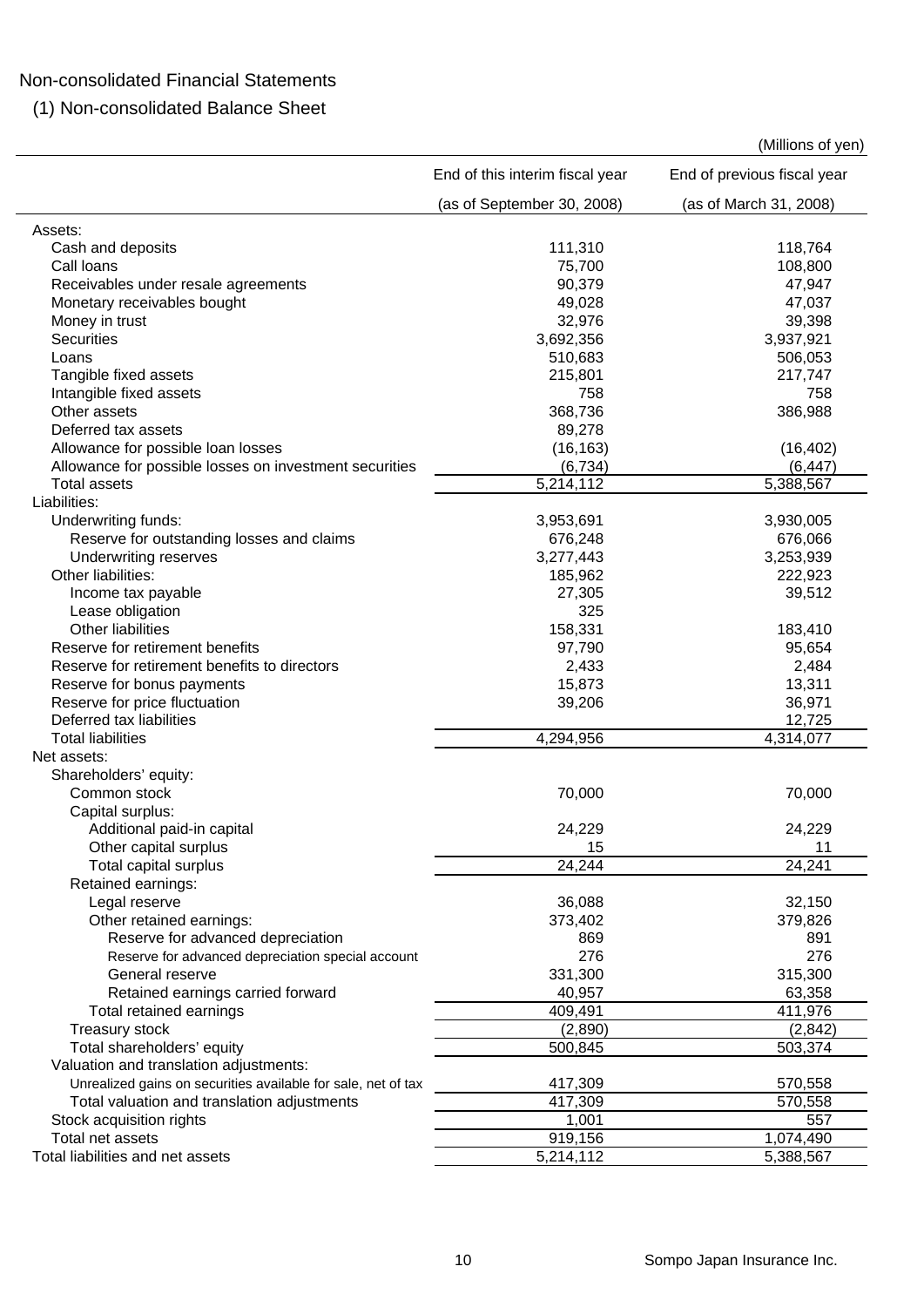## (2) Non-consolidated Statement of Income

| This interim fiscal year<br>Previous interim fiscal year<br>(April 1 to September 30, 2007)<br>(April 1 to September 30, 2008)<br>851,731<br>822,350<br>Ordinary income:<br>Underwriting income:<br>772,789<br>773,418<br>Net premiums written<br>688,479<br>674,871<br>61,167<br>Deposits of premiums by policyholders<br>73,950<br>22,901<br>23,105<br>Interest and dividend income on deposits of premiums, etc.<br>45,576<br>Investment income:<br>75,111<br>Interest and dividend income<br>70,630<br>55,934<br>2,808<br>Investment gain on money in trust<br>181<br>Investment gain on trading securities<br>69<br>21,242<br>Realized gain on sales of securities<br>12,350<br>Transfer of interest and dividend income on deposits of premiums, etc.<br>(22, 901)<br>(23, 105)<br>3,355<br>Other ordinary income<br>3,831<br>783,476<br>793,023<br>Ordinary expenses:<br>655,290<br>650,036<br>Underwriting expenses:<br>Net claims paid<br>382,773<br>390,725<br>35,501<br>Loss adjustment expenses<br>37,995<br>Net commissions and brokerage fees<br>111,799<br>111,035<br>Maturity refunds to policyholders<br>89,929<br>85,723<br>1,943<br>Provision for reserve for outstanding losses and claims<br>181<br>32,955<br>23,503<br>Provision for underwriting reserves<br>6,188<br>18,089<br>Investment expenses:<br>2,746<br>Investment loss on money in trust<br>Realized loss on sales of securities<br>574<br>419<br>Devaluation loss on securities<br>3,839<br>8,275<br>119,791<br>123,999<br>Operating, general and administrative expenses<br>Other ordinary expenses:<br>2,206<br>897<br>23<br>Interest paid<br>18<br>68,255<br>29,327<br>Ordinary profit<br>Special gains<br>851<br>273<br>3,584<br>2,688<br>Special losses:<br>3,207<br>2,234<br>Provision for price fluctuation reserve<br>Other special losses<br>376<br>453<br>Income before income taxes<br>65,521<br>26,912<br>37,383<br>25,630<br>Income taxes-current<br>Income taxes-deferred<br>(15, 135)<br>(15, 923)<br>Net income<br>43,273<br>17,205 |  | (Millions of yen) |
|---------------------------------------------------------------------------------------------------------------------------------------------------------------------------------------------------------------------------------------------------------------------------------------------------------------------------------------------------------------------------------------------------------------------------------------------------------------------------------------------------------------------------------------------------------------------------------------------------------------------------------------------------------------------------------------------------------------------------------------------------------------------------------------------------------------------------------------------------------------------------------------------------------------------------------------------------------------------------------------------------------------------------------------------------------------------------------------------------------------------------------------------------------------------------------------------------------------------------------------------------------------------------------------------------------------------------------------------------------------------------------------------------------------------------------------------------------------------------------------------------------------------------------------------------------------------------------------------------------------------------------------------------------------------------------------------------------------------------------------------------------------------------------------------------------------------------------------------------------------------------------------------------------------------------------------------------------------------------------------------------------------------------------------|--|-------------------|
|                                                                                                                                                                                                                                                                                                                                                                                                                                                                                                                                                                                                                                                                                                                                                                                                                                                                                                                                                                                                                                                                                                                                                                                                                                                                                                                                                                                                                                                                                                                                                                                                                                                                                                                                                                                                                                                                                                                                                                                                                                       |  |                   |
|                                                                                                                                                                                                                                                                                                                                                                                                                                                                                                                                                                                                                                                                                                                                                                                                                                                                                                                                                                                                                                                                                                                                                                                                                                                                                                                                                                                                                                                                                                                                                                                                                                                                                                                                                                                                                                                                                                                                                                                                                                       |  |                   |
|                                                                                                                                                                                                                                                                                                                                                                                                                                                                                                                                                                                                                                                                                                                                                                                                                                                                                                                                                                                                                                                                                                                                                                                                                                                                                                                                                                                                                                                                                                                                                                                                                                                                                                                                                                                                                                                                                                                                                                                                                                       |  |                   |
|                                                                                                                                                                                                                                                                                                                                                                                                                                                                                                                                                                                                                                                                                                                                                                                                                                                                                                                                                                                                                                                                                                                                                                                                                                                                                                                                                                                                                                                                                                                                                                                                                                                                                                                                                                                                                                                                                                                                                                                                                                       |  |                   |
|                                                                                                                                                                                                                                                                                                                                                                                                                                                                                                                                                                                                                                                                                                                                                                                                                                                                                                                                                                                                                                                                                                                                                                                                                                                                                                                                                                                                                                                                                                                                                                                                                                                                                                                                                                                                                                                                                                                                                                                                                                       |  |                   |
|                                                                                                                                                                                                                                                                                                                                                                                                                                                                                                                                                                                                                                                                                                                                                                                                                                                                                                                                                                                                                                                                                                                                                                                                                                                                                                                                                                                                                                                                                                                                                                                                                                                                                                                                                                                                                                                                                                                                                                                                                                       |  |                   |
|                                                                                                                                                                                                                                                                                                                                                                                                                                                                                                                                                                                                                                                                                                                                                                                                                                                                                                                                                                                                                                                                                                                                                                                                                                                                                                                                                                                                                                                                                                                                                                                                                                                                                                                                                                                                                                                                                                                                                                                                                                       |  |                   |
|                                                                                                                                                                                                                                                                                                                                                                                                                                                                                                                                                                                                                                                                                                                                                                                                                                                                                                                                                                                                                                                                                                                                                                                                                                                                                                                                                                                                                                                                                                                                                                                                                                                                                                                                                                                                                                                                                                                                                                                                                                       |  |                   |
|                                                                                                                                                                                                                                                                                                                                                                                                                                                                                                                                                                                                                                                                                                                                                                                                                                                                                                                                                                                                                                                                                                                                                                                                                                                                                                                                                                                                                                                                                                                                                                                                                                                                                                                                                                                                                                                                                                                                                                                                                                       |  |                   |
|                                                                                                                                                                                                                                                                                                                                                                                                                                                                                                                                                                                                                                                                                                                                                                                                                                                                                                                                                                                                                                                                                                                                                                                                                                                                                                                                                                                                                                                                                                                                                                                                                                                                                                                                                                                                                                                                                                                                                                                                                                       |  |                   |
|                                                                                                                                                                                                                                                                                                                                                                                                                                                                                                                                                                                                                                                                                                                                                                                                                                                                                                                                                                                                                                                                                                                                                                                                                                                                                                                                                                                                                                                                                                                                                                                                                                                                                                                                                                                                                                                                                                                                                                                                                                       |  |                   |
|                                                                                                                                                                                                                                                                                                                                                                                                                                                                                                                                                                                                                                                                                                                                                                                                                                                                                                                                                                                                                                                                                                                                                                                                                                                                                                                                                                                                                                                                                                                                                                                                                                                                                                                                                                                                                                                                                                                                                                                                                                       |  |                   |
|                                                                                                                                                                                                                                                                                                                                                                                                                                                                                                                                                                                                                                                                                                                                                                                                                                                                                                                                                                                                                                                                                                                                                                                                                                                                                                                                                                                                                                                                                                                                                                                                                                                                                                                                                                                                                                                                                                                                                                                                                                       |  |                   |
|                                                                                                                                                                                                                                                                                                                                                                                                                                                                                                                                                                                                                                                                                                                                                                                                                                                                                                                                                                                                                                                                                                                                                                                                                                                                                                                                                                                                                                                                                                                                                                                                                                                                                                                                                                                                                                                                                                                                                                                                                                       |  |                   |
|                                                                                                                                                                                                                                                                                                                                                                                                                                                                                                                                                                                                                                                                                                                                                                                                                                                                                                                                                                                                                                                                                                                                                                                                                                                                                                                                                                                                                                                                                                                                                                                                                                                                                                                                                                                                                                                                                                                                                                                                                                       |  |                   |
|                                                                                                                                                                                                                                                                                                                                                                                                                                                                                                                                                                                                                                                                                                                                                                                                                                                                                                                                                                                                                                                                                                                                                                                                                                                                                                                                                                                                                                                                                                                                                                                                                                                                                                                                                                                                                                                                                                                                                                                                                                       |  |                   |
|                                                                                                                                                                                                                                                                                                                                                                                                                                                                                                                                                                                                                                                                                                                                                                                                                                                                                                                                                                                                                                                                                                                                                                                                                                                                                                                                                                                                                                                                                                                                                                                                                                                                                                                                                                                                                                                                                                                                                                                                                                       |  |                   |
|                                                                                                                                                                                                                                                                                                                                                                                                                                                                                                                                                                                                                                                                                                                                                                                                                                                                                                                                                                                                                                                                                                                                                                                                                                                                                                                                                                                                                                                                                                                                                                                                                                                                                                                                                                                                                                                                                                                                                                                                                                       |  |                   |
|                                                                                                                                                                                                                                                                                                                                                                                                                                                                                                                                                                                                                                                                                                                                                                                                                                                                                                                                                                                                                                                                                                                                                                                                                                                                                                                                                                                                                                                                                                                                                                                                                                                                                                                                                                                                                                                                                                                                                                                                                                       |  |                   |
|                                                                                                                                                                                                                                                                                                                                                                                                                                                                                                                                                                                                                                                                                                                                                                                                                                                                                                                                                                                                                                                                                                                                                                                                                                                                                                                                                                                                                                                                                                                                                                                                                                                                                                                                                                                                                                                                                                                                                                                                                                       |  |                   |
|                                                                                                                                                                                                                                                                                                                                                                                                                                                                                                                                                                                                                                                                                                                                                                                                                                                                                                                                                                                                                                                                                                                                                                                                                                                                                                                                                                                                                                                                                                                                                                                                                                                                                                                                                                                                                                                                                                                                                                                                                                       |  |                   |
|                                                                                                                                                                                                                                                                                                                                                                                                                                                                                                                                                                                                                                                                                                                                                                                                                                                                                                                                                                                                                                                                                                                                                                                                                                                                                                                                                                                                                                                                                                                                                                                                                                                                                                                                                                                                                                                                                                                                                                                                                                       |  |                   |
|                                                                                                                                                                                                                                                                                                                                                                                                                                                                                                                                                                                                                                                                                                                                                                                                                                                                                                                                                                                                                                                                                                                                                                                                                                                                                                                                                                                                                                                                                                                                                                                                                                                                                                                                                                                                                                                                                                                                                                                                                                       |  |                   |
|                                                                                                                                                                                                                                                                                                                                                                                                                                                                                                                                                                                                                                                                                                                                                                                                                                                                                                                                                                                                                                                                                                                                                                                                                                                                                                                                                                                                                                                                                                                                                                                                                                                                                                                                                                                                                                                                                                                                                                                                                                       |  |                   |
|                                                                                                                                                                                                                                                                                                                                                                                                                                                                                                                                                                                                                                                                                                                                                                                                                                                                                                                                                                                                                                                                                                                                                                                                                                                                                                                                                                                                                                                                                                                                                                                                                                                                                                                                                                                                                                                                                                                                                                                                                                       |  |                   |
|                                                                                                                                                                                                                                                                                                                                                                                                                                                                                                                                                                                                                                                                                                                                                                                                                                                                                                                                                                                                                                                                                                                                                                                                                                                                                                                                                                                                                                                                                                                                                                                                                                                                                                                                                                                                                                                                                                                                                                                                                                       |  |                   |
|                                                                                                                                                                                                                                                                                                                                                                                                                                                                                                                                                                                                                                                                                                                                                                                                                                                                                                                                                                                                                                                                                                                                                                                                                                                                                                                                                                                                                                                                                                                                                                                                                                                                                                                                                                                                                                                                                                                                                                                                                                       |  |                   |
|                                                                                                                                                                                                                                                                                                                                                                                                                                                                                                                                                                                                                                                                                                                                                                                                                                                                                                                                                                                                                                                                                                                                                                                                                                                                                                                                                                                                                                                                                                                                                                                                                                                                                                                                                                                                                                                                                                                                                                                                                                       |  |                   |
|                                                                                                                                                                                                                                                                                                                                                                                                                                                                                                                                                                                                                                                                                                                                                                                                                                                                                                                                                                                                                                                                                                                                                                                                                                                                                                                                                                                                                                                                                                                                                                                                                                                                                                                                                                                                                                                                                                                                                                                                                                       |  |                   |
|                                                                                                                                                                                                                                                                                                                                                                                                                                                                                                                                                                                                                                                                                                                                                                                                                                                                                                                                                                                                                                                                                                                                                                                                                                                                                                                                                                                                                                                                                                                                                                                                                                                                                                                                                                                                                                                                                                                                                                                                                                       |  |                   |
|                                                                                                                                                                                                                                                                                                                                                                                                                                                                                                                                                                                                                                                                                                                                                                                                                                                                                                                                                                                                                                                                                                                                                                                                                                                                                                                                                                                                                                                                                                                                                                                                                                                                                                                                                                                                                                                                                                                                                                                                                                       |  |                   |
|                                                                                                                                                                                                                                                                                                                                                                                                                                                                                                                                                                                                                                                                                                                                                                                                                                                                                                                                                                                                                                                                                                                                                                                                                                                                                                                                                                                                                                                                                                                                                                                                                                                                                                                                                                                                                                                                                                                                                                                                                                       |  |                   |
|                                                                                                                                                                                                                                                                                                                                                                                                                                                                                                                                                                                                                                                                                                                                                                                                                                                                                                                                                                                                                                                                                                                                                                                                                                                                                                                                                                                                                                                                                                                                                                                                                                                                                                                                                                                                                                                                                                                                                                                                                                       |  |                   |
|                                                                                                                                                                                                                                                                                                                                                                                                                                                                                                                                                                                                                                                                                                                                                                                                                                                                                                                                                                                                                                                                                                                                                                                                                                                                                                                                                                                                                                                                                                                                                                                                                                                                                                                                                                                                                                                                                                                                                                                                                                       |  |                   |
|                                                                                                                                                                                                                                                                                                                                                                                                                                                                                                                                                                                                                                                                                                                                                                                                                                                                                                                                                                                                                                                                                                                                                                                                                                                                                                                                                                                                                                                                                                                                                                                                                                                                                                                                                                                                                                                                                                                                                                                                                                       |  |                   |
|                                                                                                                                                                                                                                                                                                                                                                                                                                                                                                                                                                                                                                                                                                                                                                                                                                                                                                                                                                                                                                                                                                                                                                                                                                                                                                                                                                                                                                                                                                                                                                                                                                                                                                                                                                                                                                                                                                                                                                                                                                       |  |                   |
|                                                                                                                                                                                                                                                                                                                                                                                                                                                                                                                                                                                                                                                                                                                                                                                                                                                                                                                                                                                                                                                                                                                                                                                                                                                                                                                                                                                                                                                                                                                                                                                                                                                                                                                                                                                                                                                                                                                                                                                                                                       |  |                   |
|                                                                                                                                                                                                                                                                                                                                                                                                                                                                                                                                                                                                                                                                                                                                                                                                                                                                                                                                                                                                                                                                                                                                                                                                                                                                                                                                                                                                                                                                                                                                                                                                                                                                                                                                                                                                                                                                                                                                                                                                                                       |  |                   |
|                                                                                                                                                                                                                                                                                                                                                                                                                                                                                                                                                                                                                                                                                                                                                                                                                                                                                                                                                                                                                                                                                                                                                                                                                                                                                                                                                                                                                                                                                                                                                                                                                                                                                                                                                                                                                                                                                                                                                                                                                                       |  |                   |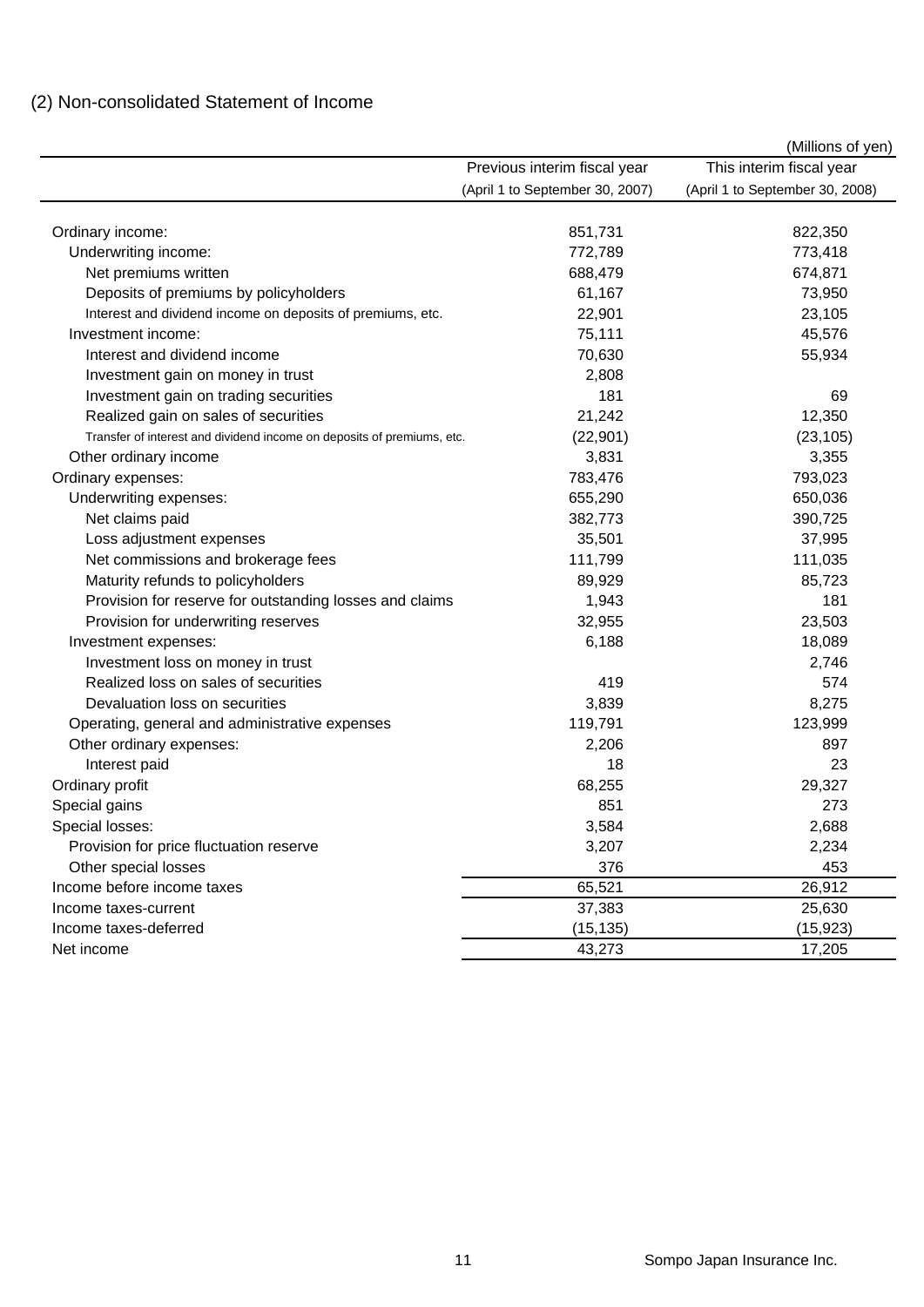| (3) Non-consolidated Statement of Changes in Net Assets |  |
|---------------------------------------------------------|--|
|---------------------------------------------------------|--|

|                                                   |                                 | (Millions of yen)               |
|---------------------------------------------------|---------------------------------|---------------------------------|
|                                                   | Previous interim fiscal year    | This interim fiscal year        |
|                                                   | (April 1 to September 30, 2007) | (April 1 to September 30, 2008) |
| Shareholders' equity                              |                                 |                                 |
| Common stock                                      |                                 |                                 |
| Balance at the beginning of the period            | 70,000                          | 70,000                          |
| Balance at the end of the period                  | 70,000                          | 70,000                          |
| Capital surplus                                   |                                 |                                 |
| Additional paid-in capital                        |                                 |                                 |
| Balance at the beginning of the period            | 24,229                          | 24,229                          |
| Balance at end of the period                      | 24,229                          | 24,229                          |
| Other capital surplus                             |                                 |                                 |
| Balance at the beginning of the period            |                                 | 11                              |
| Changes during the period                         |                                 |                                 |
| Disposal of treasury stock                        | 3                               | 3                               |
| Total changes during the period                   | 3                               | 3                               |
| Balance at the end of the period                  | 3                               | 15                              |
| Retained earnings                                 |                                 |                                 |
| Legal reserve                                     |                                 |                                 |
| Balance at the beginning of the period            | 29,000                          | 32,150                          |
| Changes during the period                         |                                 |                                 |
| <b>Dividends</b>                                  | 3,150                           | 3,938                           |
| Total changes during the period                   | 3,150                           | 3,938                           |
| Balance at the end of the period                  | 32,150                          | 36,088                          |
| Other retained earnings                           |                                 |                                 |
| Reserve for advanced depreciation                 |                                 |                                 |
| Balance at the beginning of the period            | 527                             | 891                             |
| Changes during the period                         |                                 |                                 |
| Reversal of reserve for advanced depreciation     | (12)                            | (21)                            |
| Total changes during the period                   | (12)                            | (21)                            |
| Balance at the end of the period                  | 515                             | 869                             |
| Reserve for advanced depreciation special account |                                 |                                 |
| Balance at the beginning of the period            | 407                             | 276                             |
| Balance at the end of the period                  | 407                             | $\overline{276}$                |
| General reserve                                   |                                 |                                 |
| Balance at the beginning of the period            | 289,000                         | 315,300                         |
| Changes during the period                         |                                 |                                 |
| Amount set aside for contingent reserve           | 26,300                          | 16,000                          |
| Total changes during the period                   | 26,300                          | 16,000                          |
| Balance at the end of the period                  | 315,300                         | 331,300                         |
| Retained earnings carried forward                 |                                 |                                 |
| Balance at the beginning of the period            | 64,125                          | 63,358                          |
| Changes during the period                         |                                 |                                 |
| Reversal of reserve for advanced depreciation     | 12                              | 21                              |
| Amount set aside for contingent reserve           | (26, 300)                       | (16,000)                        |
| <b>Dividends</b>                                  | (18, 901)                       | (23, 629)                       |
| Net income                                        | 43,273                          | 17,205                          |
| Total changes during the period                   | (1, 915)                        | (22, 401)                       |
| Balance at the end of the period                  | 62,209                          | 40,957                          |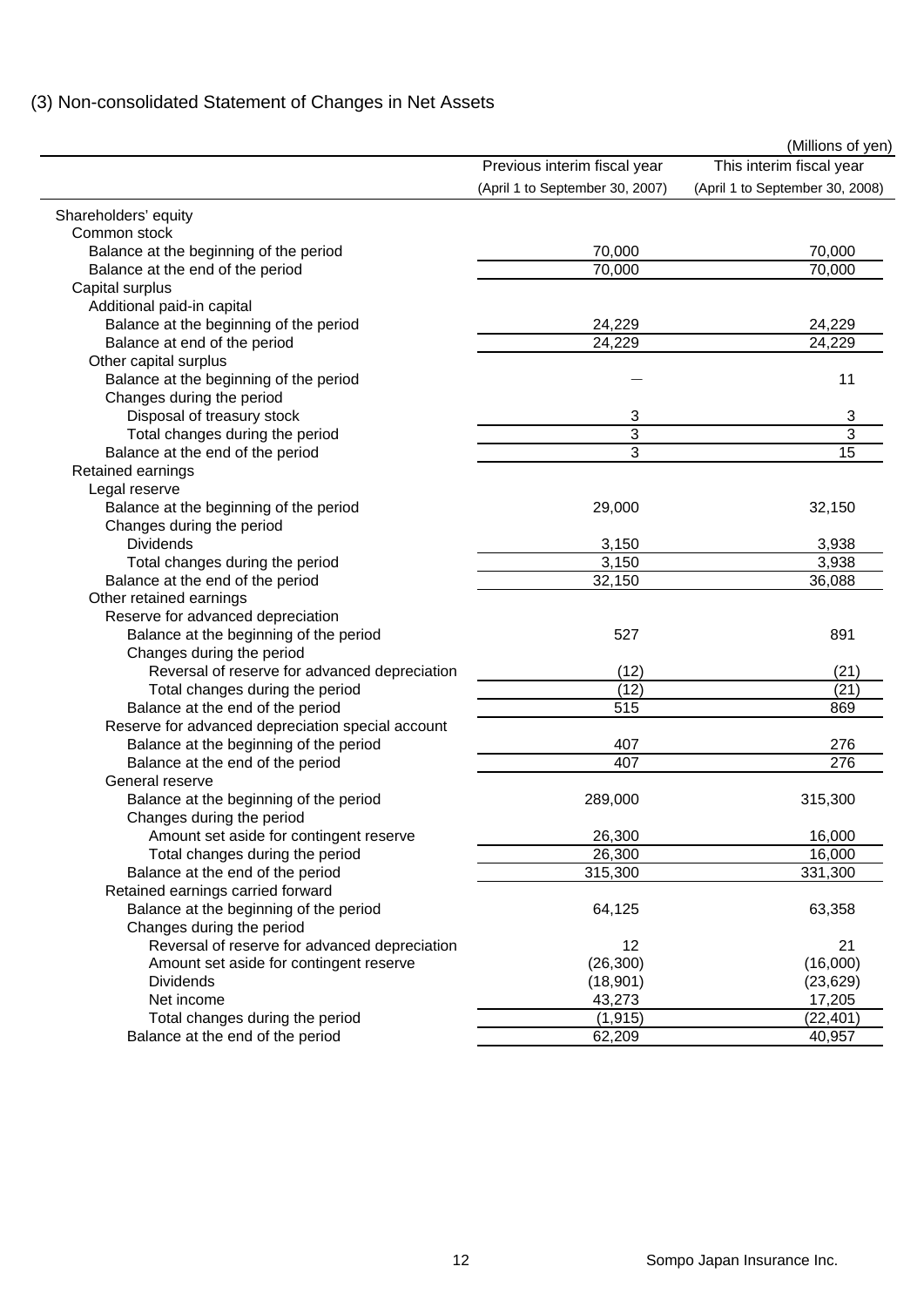|                                                               |                                 | (Millions of yen)               |
|---------------------------------------------------------------|---------------------------------|---------------------------------|
|                                                               | Previous interim fiscal year    | This interim fiscal year        |
|                                                               | (April 1 to September 30, 2007) | (April 1 to September 30, 2008) |
| Treasury stock                                                |                                 |                                 |
| Balance at the beginning of the period                        | (2,832)                         | (2,842)                         |
| Changes during the period                                     |                                 |                                 |
| Acquisition of treasury stock                                 | (165)                           | (158)                           |
| Disposal of treasury stock                                    | 151                             | 111                             |
| Total changes during the period                               | (13)                            | (47)                            |
| Balance at the end of the period                              | (2, 846)                        | (2,890)                         |
| Total shareholders' equity                                    |                                 |                                 |
| Balance at the beginning of the period                        | 474,457                         | 503,374                         |
| Changes during the period                                     |                                 |                                 |
| <b>Dividends</b>                                              | (15, 751)                       | (19,691)                        |
| Net income                                                    | 43,273                          | 17,205                          |
| Acquisition of treasury stock                                 | (165)                           | (158)                           |
| Disposal of treasury stock                                    | 155                             | 115                             |
| Total changes during the period                               | 27,512                          | (2, 528)                        |
| Balance at the end of the period                              | 501,969                         | 500,845                         |
| Valuation and translation adjustments                         |                                 |                                 |
| Unrealized gains on securities available for sale, net of tax |                                 |                                 |
| Balance at the beginning of the period                        | 999,268                         | 570,558                         |
| Changes during the period                                     |                                 |                                 |
| Net changes in items other than shareholders' equity          | (39, 944)                       | (153, 248)                      |
| Total changes during the period                               | (39, 944)                       | (153, 248)                      |
| Balance at the end of the period                              | 959,323                         | 417,309                         |
| Total valuation and translation adjustments                   |                                 |                                 |
| Balance at the beginning of the period                        | 999,268                         | 570,558                         |
| Changes during the period                                     |                                 |                                 |
| Net changes in items other than shareholders' equity          | (39, 944)                       | (153, 248)                      |
| Total changes during the period                               | (39, 944)                       | (153, 248)                      |
| Balance at the end of the period                              | 959,323                         | 417,309                         |
| Stock acquisition rights                                      |                                 |                                 |
| Balance at the beginning of the period                        | 315                             | 557                             |
| Changes during the period                                     |                                 |                                 |
| Net changes in items other than shareholders' equity          | 152                             | 443                             |
| Total changes during the period                               | 152                             | 443                             |
| Balance at the end of the period                              | 467                             | 1,001                           |
| Total net assets                                              |                                 |                                 |
| Balance at the beginning of the period                        | 1,474,041                       | 1,074,490                       |
| Changes during the period                                     |                                 |                                 |
| <b>Dividends</b>                                              | (15, 751)                       | (19, 691)                       |
| Net income                                                    | 43,273                          | 17,205                          |
| Acquisition of treasury stock                                 | (165)                           | (158)                           |
| Disposal of treasury stock                                    | 155                             | 115                             |
| Net changes in items other than shareholders' equity          | (39, 792)                       | (152, 805)                      |
| Total changes during the period                               | (12, 280)                       | (155, 334)                      |
| Balance at the end of the period                              | 1,461,760                       | 919,156                         |

### (4) Notes on Going-Concern Assumption

Previous interim fiscal year (April 1 to September 30, 2007) None.

This interim fiscal year (April 1 to September 30, 2008) None.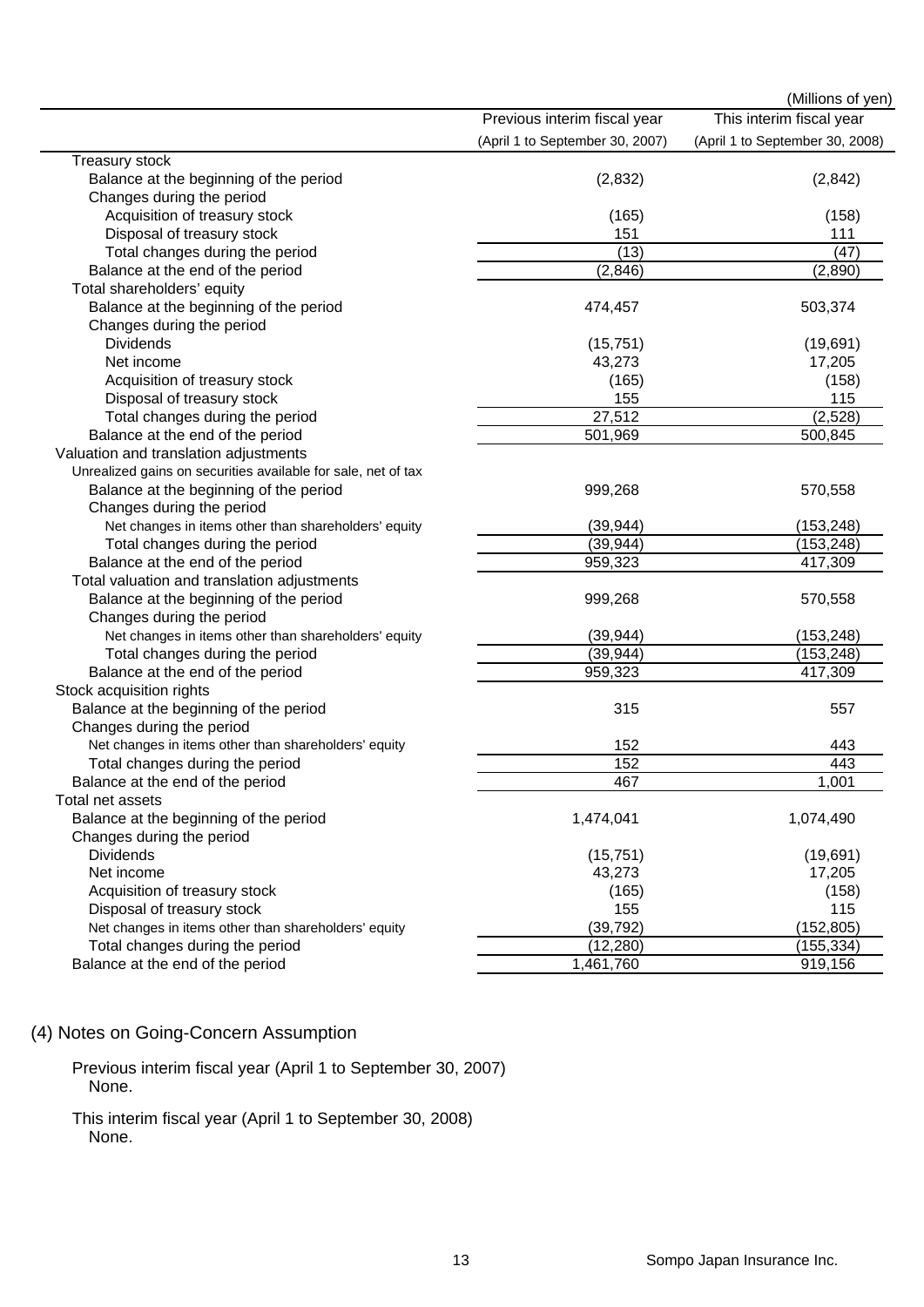### Other Information

### Consolidated and Non-consolidated Major Figures

|                                                                               |              |                          |                                                                           |                          |                             |              |                          |                  |                          | (Millions of yen)           |
|-------------------------------------------------------------------------------|--------------|--------------------------|---------------------------------------------------------------------------|--------------------------|-----------------------------|--------------|--------------------------|------------------|--------------------------|-----------------------------|
| Previous interim fiscal year<br>(6 months from April 1 to September 30, 2007) |              |                          | This interim fiscal year<br>(6 months from April 1 to September 30, 2008) |                          |                             |              |                          |                  |                          |                             |
|                                                                               | Consolidated |                          | Non-consolidated                                                          |                          | Consolidated/               | Consolidated |                          | Non-consolidated |                          | Consolidated/               |
|                                                                               | Amount       | % increase<br>(decrease) | Amount                                                                    | % increase<br>(decrease) | Non-consolidated<br>balance | Amount       | % increase<br>(decrease) | Amount           | % increase<br>(decrease) | Non-consolidated<br>balance |
|                                                                               |              |                          |                                                                           |                          |                             |              |                          |                  |                          |                             |
| Ordinary income                                                               | 959.146      | 0.2                      | 851.731                                                                   | 0.8                      | 107.414                     | 917,808      | (4.3)                    | 822,350          | (3.4)                    | 95,457                      |
| Net premiums written                                                          | 702.518      | (0.7)                    | 688,479                                                                   | (0.9)                    | 14,038                      | 689,217      | (1.9)                    | 674,871          | (2.0)                    | 14,346                      |
| Ordinary profit                                                               | 80,891       | 40.3                     | 68,255                                                                    | 39.2                     | 12,635                      | 37,064       | (54.2)                   | 29,327           | (57.0)                   | 7,736                       |
| Net income                                                                    | 52,079       | 84.6                     | 43,273                                                                    | 89.4                     | 8,805                       | 22,735       | (56.3)                   | 17,205           | (60.2)                   | 5,529                       |
| Consolidated/<br>Non-consolidated ratio                                       |              |                          |                                                                           |                          | 1.20                        |              |                          |                  |                          | 1.32                        |

Note) "Consolidated/Non-consolidated balance" represents the difference between consolidated amounts and non-consolidated amounts.

"Consolidated/Non-consolidated ratio" represents the proportion of consolidated amounts to non-consolidated amounts.

#### (Consolidated) Summary of Results of Operations

|                                                   |                            |                            |            | (Millions of yen) |
|---------------------------------------------------|----------------------------|----------------------------|------------|-------------------|
|                                                   | Previous interim           | % increase                 |            |                   |
|                                                   | fiscal year<br>(April 1 to | fiscal year<br>(April 1 to | (decrease) | (decrease)        |
|                                                   | September 30, 2007)        | September 30, 2008)        |            |                   |
|                                                   |                            |                            |            | %                 |
| Ordinary income and expenses:                     |                            |                            |            |                   |
| Underwriting income:                              | 868,232                    | 854,803                    | (13, 429)  | (1.5)             |
| Net premiums written                              | 702,518                    | 689,217                    | (13,300)   | (1.9)             |
| Deposits of premiums by policyholders             | 61,167                     | 73,950                     | 12,783     | 20.9              |
| Life insurance premiums written                   | 81,408                     | 67,029                     | (14, 379)  | (17.7)            |
| Underwriting expenses:                            | 727,952                    | 711,954                    | (15,998)   | (2.2)             |
| Net claims paid                                   | 389,346                    | 397,195                    | 7,848      | 2.0               |
| Loss adjustment expenses                          | 35,938                     | 38,531                     | 2,592      | 7.2               |
| Net commissions and brokerage fees                | 119,252                    | 118,829                    | (422)      | (0.4)             |
| Maturity refunds to policyholders                 | 89,929                     | 85,723                     | (4,205)    | (4.7)             |
| Life insurance claims paid                        | 18,007                     | 18,954                     | 947        | 5.3               |
| Investment income:                                | 86,181                     | 58,126                     | (28,054)   | (32.6)            |
| Interest and dividend income                      | 81,536                     | 66,915                     | (14, 620)  | (17.9)            |
| Realized gain on sales of securities              | 21,248                     | 12,793                     | (8, 455)   | (39.8)            |
| Investment expenses:                              | 6,433                      | 18,807                     | 12,373     | 192.3             |
| Realized loss on sales of securities              | 626                        | 691                        | 65         | 10.4              |
| Devaluation loss on securities                    | 3,839                      | 8,289                      | 4,449      | 115.9             |
| Operating, general and administrative expenses    | 141,950                    | 149,306                    | 7,355      | 5.2               |
| Other ordinary income and expenses                | 2,814                      | 4,203                      | 1,388      | 49.3              |
| Ordinary profit                                   | 80,891                     | 37,064                     | (43, 826)  | (54.2)            |
| Special gains and losses:                         |                            |                            |            |                   |
| Special gains                                     | 1,060                      | 425                        | (635)      | (59.9)            |
| Special losses                                    | 3,640                      | 2,717                      | (922)      | (25.3)            |
| Special gains and losses                          | (2,579)                    | (2, 291)                   | 287        |                   |
| Income before income taxes and minority interests | 78,311                     | 34,772                     | (43,539)   | (55.6)            |
| Income taxes-current                              | 41,825                     | 28,928                     | (12, 896)  | (30.8)            |
| Income taxes-deferred                             | (15, 638)                  | (16, 890)                  | (1,251)    |                   |
| Gain and loss on minority interests               | 45                         | (0)                        | (46)       | (101.9)           |
| Net income                                        | 52,079                     | 22,735                     | (29, 344)  | (56.3)            |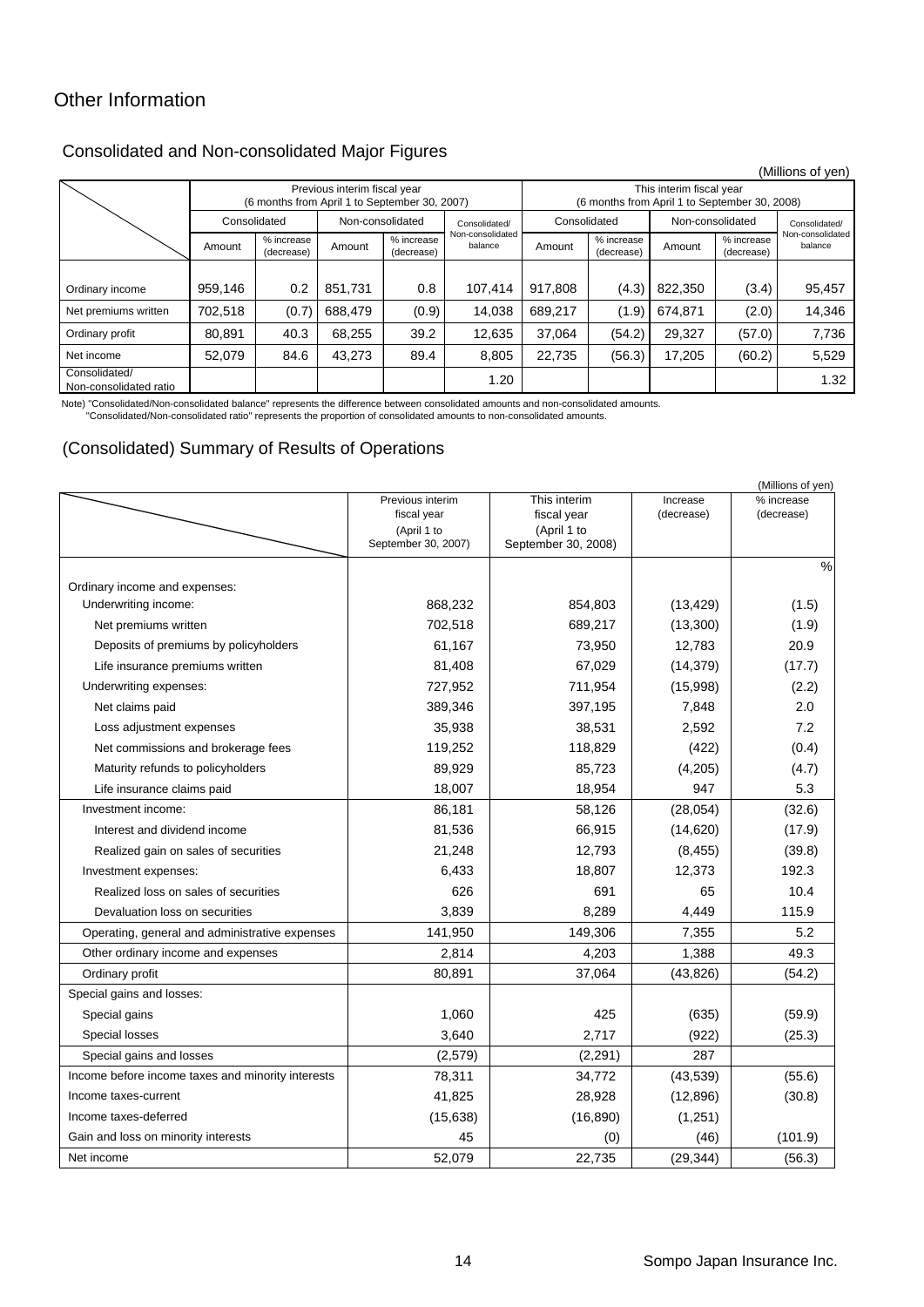## (Consolidated) Premiums Written and Claims Paid by Line of Business

Term | Previous interim fiscal year | This interim fiscal year (April 1 to September 30, 2007) (April 1 to September 30, 2008) Business line **Amount** Amount **1**% of total amount % increase (decrease) Amount % of total amount % increase (decrease) %% %% Fire and allied insurance 109,096 13.5 (2.7) 111,049 13.8 1.8 Marine insurance 24,276 3.0 6.2 25,791 3.2 6.2 Personal accident insurance 114,416 14.2 (6.6) 128,668 15.9 12.5 Voluntary automobile insurance  $\begin{vmatrix} 334,560 & 41.5 & (1.2) & 334,158 & 41.4 \end{vmatrix}$  (0.1) Compulsory automobile liability insurance  $\begin{vmatrix} 122,307 & 15.2 & 0.2 & 105,917 & 13.1 \end{vmatrix}$  (13.4) Others 101,809 12.6 3.6 101,412 12.6 (0.4) Total: 806,466 100.0 (1.2) 806,998 100.0 0.1 Deposits of premiums by policyholders  $\begin{vmatrix} 61,167 & 7.6 & (11.5) & 73,950 & 9.2 & 20.9 \end{vmatrix}$ 

Direct premiums written (including deposits of premiums by policyholders)

#### Net premiums written

|                                           |                                 |                              |                          |                                 |                      | (Millions of yen)        |
|-------------------------------------------|---------------------------------|------------------------------|--------------------------|---------------------------------|----------------------|--------------------------|
| Term                                      |                                 | Previous interim fiscal year |                          | This interim fiscal year        |                      |                          |
|                                           | (April 1 to September 30, 2007) |                              |                          | (April 1 to September 30, 2008) |                      |                          |
| <b>Business line</b>                      | Amount                          | % of total<br>amount         | % increase<br>(decrease) | Amount                          | % of total<br>amount | % increase<br>(decrease) |
|                                           |                                 | $\frac{0}{0}$                | $\%$                     |                                 | $\%$                 | %                        |
| Fire and allied insurance                 | 69,787                          | 9.9                          | (2.1)                    | 72,736                          | 10.6                 | 4.2                      |
| Marine insurance                          | 19,765                          | 2.8                          | 5.1                      | 20,546                          | 3.0                  | 3.9                      |
| Personal accident insurance               | 68,915                          | 9.8                          | 0.1                      | 68,740                          | 10.0                 | (0.3)                    |
| Voluntary automobile insurance            | 333,436                         | 47.5                         | (1.2)                    | 332,773                         | 48.3                 | (0.2)                    |
| Compulsory automobile liability insurance | 116,716                         | 16.6                         | (1.4)                    | 100,811                         | 14.6                 | (13.6)                   |
| <b>Others</b>                             | 93,896                          | 13.4                         | 1.7                      | 93,609                          | 13.6                 | (0.3)                    |
| Total                                     | 702,518                         | 100.0                        | (0.7)                    | 689,217                         | 100.0                | (1.9)                    |

#### Net claims paid

(Millions of yen)

(Millions of yen)

| Term                                      | Previous interim fiscal year    |                      |                          | This interim fiscal year        |                      |                          |
|-------------------------------------------|---------------------------------|----------------------|--------------------------|---------------------------------|----------------------|--------------------------|
|                                           | (April 1 to September 30, 2007) |                      |                          | (April 1 to September 30, 2008) |                      |                          |
| <b>Business line</b>                      | Amount                          | % of total<br>amount | % increase<br>(decrease) | Amount                          | % of total<br>amount | % increase<br>(decrease) |
|                                           |                                 | %                    | $\frac{0}{0}$            |                                 | $\frac{0}{0}$        | %                        |
| Fire and allied insurance                 | 28,281                          | 7.3                  | (13.4)                   | 29,686                          | 7.5                  | 5.0                      |
| Marine insurance                          | 9,009                           | 2.3                  | 10.6                     | 8,295                           | 2.1                  | (7.9)                    |
| Personal accident insurance               | 28,376                          | 7.3                  | 10.4                     | 33,231                          | 8.4                  | 17.1                     |
| Voluntary automobile insurance            | 196,206                         | 50.4                 | 2.0                      | 200,330                         | 50.4                 | 2.1                      |
| Compulsory automobile liability insurance | 79,973                          | 20.5                 | (1.6)                    | 81,540                          | 20.5                 | 2.0                      |
| <b>Others</b>                             | 47,498                          | 12.2                 | (2.5)                    | 44,111                          | 11.1                 | (7.1)                    |
| Total                                     | 389,346                         | 100.0                | 0.1                      | 397,195                         | 100.0                | 2.0                      |

Note common for the above three tables:

The above figures represent amounts after offsetting internal transactions among consolidated segments.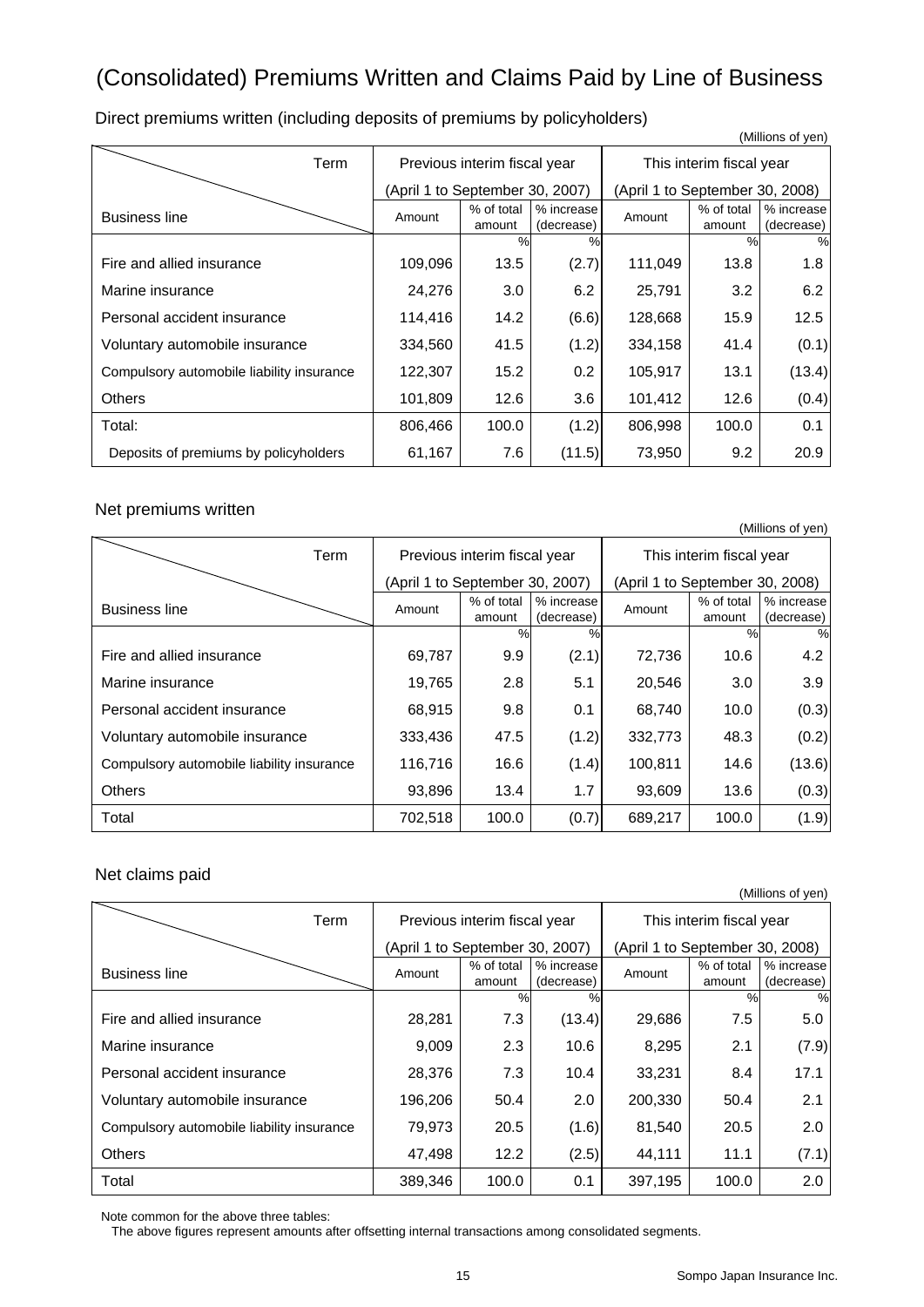## (Consolidated) Life Insurance Business

#### Life insurance premiums

|                         |                                 |                       |                                 | (Millions of yen)     |  |
|-------------------------|---------------------------------|-----------------------|---------------------------------|-----------------------|--|
|                         | Previous interim fiscal year    |                       | This interim fiscal year        |                       |  |
|                         | (April 1 to September 30, 2007) |                       | (April 1 to September 30, 2008) |                       |  |
|                         | Amount                          | % increase (decrease) | Amount                          | % increase (decrease) |  |
|                         |                                 | %                     |                                 | %                     |  |
| Life insurance premiums | 81,408                          | (11.2)                | 67,029                          | (17.7)                |  |

Note) The above figures represent amounts after offsetting internal transactions among consolidated segments.

### Total amount of policies in force

|                      |                                 |                                | (Millions of yen)      |  |  |  |
|----------------------|---------------------------------|--------------------------------|------------------------|--|--|--|
|                      | End of this interim fiscal year | End of previous<br>fiscal year |                        |  |  |  |
|                      |                                 | (as of September 30, 2008)     | (as of March 31, 2008) |  |  |  |
|                      | Amount                          | % increase (decrease)          | Amount                 |  |  |  |
|                      |                                 | %                              |                        |  |  |  |
| Individual insurance | 10,046,928                      | 2.5                            | 9,805,207              |  |  |  |
| Individual annuities | 82,340                          | (1.1)                          | 83,224                 |  |  |  |
| Group insurance      | 2,021,802                       | 0.8                            | 2,006,395              |  |  |  |
| Group annuities      |                                 |                                |                        |  |  |  |
| N <sub>0</sub>       |                                 |                                |                        |  |  |  |

Notes)

1. The above figures represent amounts before offsetting internal transactions among consolidated segments.

 2. Amount of "Individual Annuities" represents the sum of annuity fund at the beginning of annuity payment of contract before the beginning of annuity payment and underwriting reserves of contract after the beginning of annuity payment.

#### Total amount of new policies

|                      |                                                      |                                 |                               |                                                      |              | (Millions of yen)             |  |
|----------------------|------------------------------------------------------|---------------------------------|-------------------------------|------------------------------------------------------|--------------|-------------------------------|--|
|                      |                                                      | Previous interim fiscal year    |                               | This interim fiscal year                             |              |                               |  |
|                      |                                                      | (April 1 to September 30, 2007) |                               | (April 1 to September 30, 2008)                      |              |                               |  |
|                      | Net increase<br>by new<br>policies and<br>conversion | New policies                    | Net increase<br>by conversion | Net increase<br>by new<br>policies and<br>conversion | New policies | Net increase<br>by conversion |  |
| Individual insurance | 794,039                                              | 794,039                         |                               | 817,812                                              | 817,812      |                               |  |
| Individual annuities | 1,188                                                | 1,188                           |                               | 1,004                                                | 1,004        |                               |  |
| Group insurance      | 24,802                                               | 24,802                          |                               | 5,629                                                | 5,629        |                               |  |
| Group annuities      |                                                      |                                 |                               | -                                                    |              |                               |  |

Notes)

1. The above figures represent amounts before offsetting internal transactions among consolidated segments.

 2. Amount of "Net increase by new policies and conversion" for "Individual Annuities." represents annuity fund at the beginning of annuity payment.

#### Annualized new business premiums (individual insurance and individual annuities)

|                                     |                                 |                              |                                 | (Millions of yen)     |  |
|-------------------------------------|---------------------------------|------------------------------|---------------------------------|-----------------------|--|
|                                     |                                 | Previous interim fiscal year | This interim fiscal year        |                       |  |
|                                     | (April 1 to September 30, 2007) |                              | (April 1 to September 30, 2008) |                       |  |
|                                     | % increase (decrease)<br>Amount |                              | Amount                          | % increase (decrease) |  |
|                                     |                                 | %                            |                                 | %                     |  |
| Annualized<br>new business premiums | 8,713                           | (58.1)                       | 10,123                          | 16.2                  |  |

Note) The above figures represent amounts before offsetting internal transactions among consolidated segments.

#### 16 Sompo Japan Insurance Inc.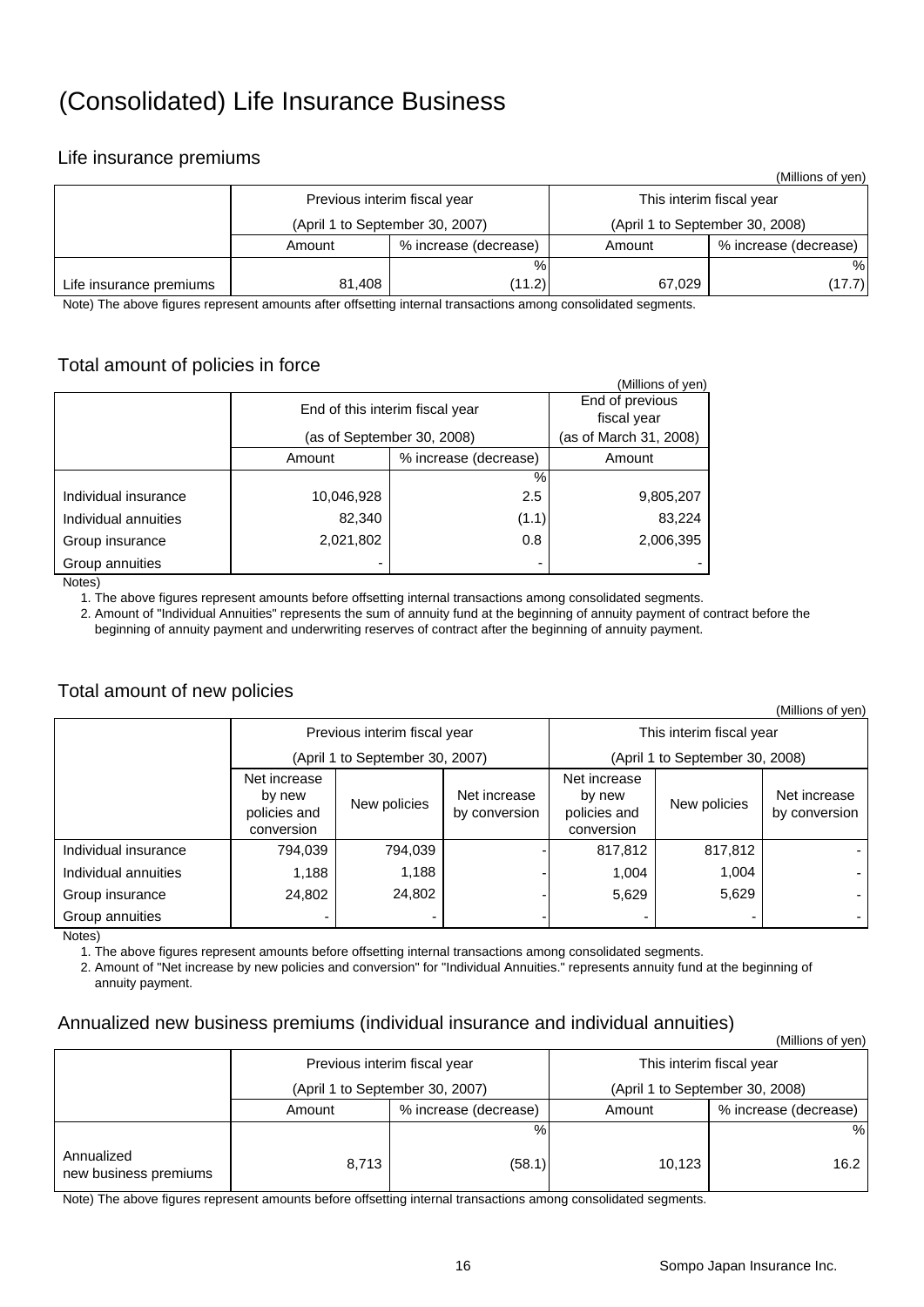## (Consolidated) Securities

## 1. Marketable bonds held to maturity

(Millions of yen)

|                    | End of this interim fiscal year |         |             | End of previous fiscal year |         |             |  |
|--------------------|---------------------------------|---------|-------------|-----------------------------|---------|-------------|--|
| <b>Item</b>        | (as of September 30, 2008)      |         |             | (as of March 31, 2008)      |         |             |  |
|                    | Amount on                       | Market  | Unrealized  | Amount on                   | Market  | Unrealized  |  |
|                    | balance sheet                   | value   | gain (loss) | balance sheet               | value   | gain (loss) |  |
| Domestic bonds     | 725.619                         | 732,115 | 6,495       | 662,840                     | 676,655 | 13,814      |  |
| Foreign securities | 98,410                          | 96,575  | (1, 835)    | 101,105                     | 100,820 | (284)       |  |
| Total              | 824,030                         | 828,690 | 4,660       | 763,945                     | 777,475 | 13,529      |  |

## 2. Marketable bonds earmarked for policy reserve None.

## 3. Marketable securities available for sale

|                    |                                                                   |                                 |             |            |                             | (Millions of yen) |  |  |
|--------------------|-------------------------------------------------------------------|---------------------------------|-------------|------------|-----------------------------|-------------------|--|--|
|                    |                                                                   | End of this interim fiscal year |             |            | End of previous fiscal year |                   |  |  |
| <b>Item</b>        |                                                                   | (as of September 30, 2008)      |             |            | (as of March 31, 2008)      |                   |  |  |
|                    | Historical                                                        | Amount on                       | Unrealized  | Historical | Amount on                   | Unrealized        |  |  |
|                    | cost                                                              | balance sheet                   | gain (loss) | cost       | balance sheet               | gain (loss)       |  |  |
| Domestic bonds     | 1,541,920<br>1,554,983<br>Domestic stocks<br>591,524<br>1,206,171 |                                 | 13,062      | 1,566,320  | 1,593,106                   | 26,785            |  |  |
|                    |                                                                   |                                 | 614,647     | 602,416    | 1,381,077                   | 778,660           |  |  |
| Foreign securities | 764,513                                                           | 785,020                         | 20,506      | 752.481    | 828,079                     | 75,598            |  |  |
| <b>Others</b>      | 112.409<br>114.907                                                |                                 | 2,498       | 111.145    | 120,390                     | 9,244             |  |  |
| Total              | 3,010,367                                                         | 3,661,083                       | 650,715     | 3,032,364  | 3,922,654                   | 890,289           |  |  |

#### Notes)

|                  | End of this interim fiscal year                                                                                                                                                                                                                                                                     |    | End of previous fiscal year                                                                                                                                                                                                                                                                 |
|------------------|-----------------------------------------------------------------------------------------------------------------------------------------------------------------------------------------------------------------------------------------------------------------------------------------------------|----|---------------------------------------------------------------------------------------------------------------------------------------------------------------------------------------------------------------------------------------------------------------------------------------------|
|                  | (as of September 30, 2008)                                                                                                                                                                                                                                                                          |    | (as of March 31, 2008)                                                                                                                                                                                                                                                                      |
| $\overline{1}$ . | Beneficiary claims on the loan trust, which are<br>classified as "Monetary receivables bought" on<br>the interim consolidated balance sheet, are<br>included in "Others."                                                                                                                           | 1. | Beneficiary claims on the housing loan trust,<br>which are classified as "Monetary receivables<br>bought" on the consolidated balance sheet, are<br>included in "Others."                                                                                                                   |
| 2.               | Impairment losses on marketable securities<br>available for sale amount to 8,212 million yen.<br>Impairment losses on marketable securities<br>available for sale are recognized if market value<br>is declined by more than 30% of their historical<br>cost at the end of the interim fiscal year. | 2. | Impairment losses on marketable securities<br>available for sale amount to 7,173 million yen.<br>Impairment losses on marketable securities<br>available for sale are recognized if market value<br>is declined by more than 30% of their historical<br>cost at the end of the fiscal year. |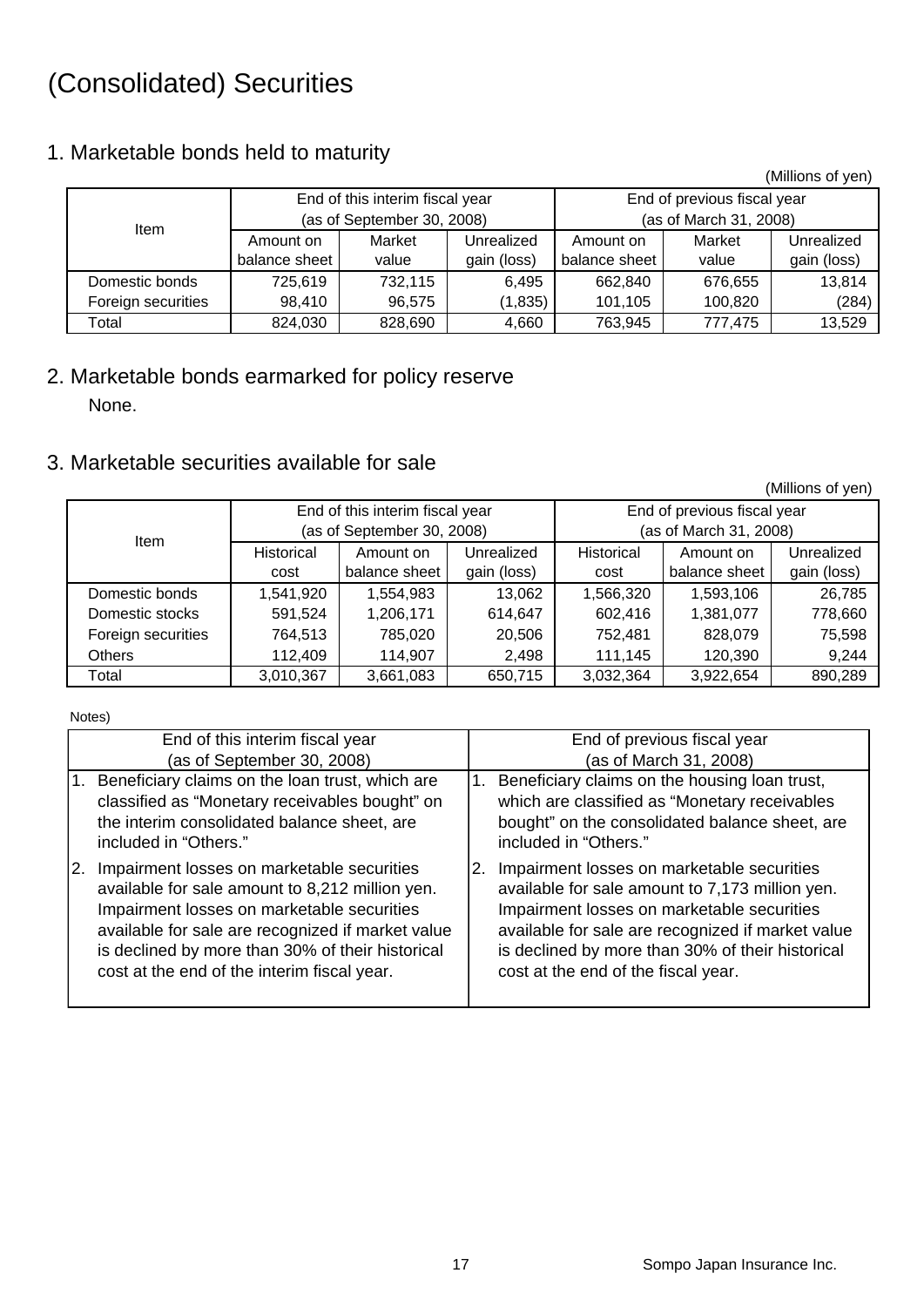4. Details and amounts on the balance sheet of major securities which are not valued at fair value

| End of this interim fiscal year   |                   | End of previous fiscal year       |                   |  |
|-----------------------------------|-------------------|-----------------------------------|-------------------|--|
| (as of September 30, 2008)        |                   | (as of March 31, 2008)            |                   |  |
| (1) Bonds held to maturity        |                   | (1) Bonds held to maturity        |                   |  |
| None.                             |                   | None.                             |                   |  |
| (2) Securities available for sale |                   | (2) Securities available for sale |                   |  |
|                                   | (Millions of yen) |                                   | (Millions of yen) |  |
| Domestic bonds                    | 1,001             | Domestic bonds                    | 1,004             |  |
| Domestic stocks                   | 56,631            | Domestic stocks                   | 44,760            |  |
| Foreign securities                | 46,242            | Foreign securities                | 103,378           |  |
| <b>Others</b>                     | 8,795             | Others                            | 10,784            |  |

Notes)

| End of this interim fiscal year                  | End of previous fiscal year                      |
|--------------------------------------------------|--------------------------------------------------|
| (as of September 30, 2008)                       | (as of March 31, 2008)                           |
| Commercial paper, which is classified as         | Commercial paper, which is classified as         |
| "Monetary receivables bought" on the interim     | "Monetary receivables bought" on the             |
| consolidated balance sheet, is included in       | consolidated balance sheet, is included in       |
| "Others" of "(2) Securities available for sale." | "Others" of "(2) Securities available for sale." |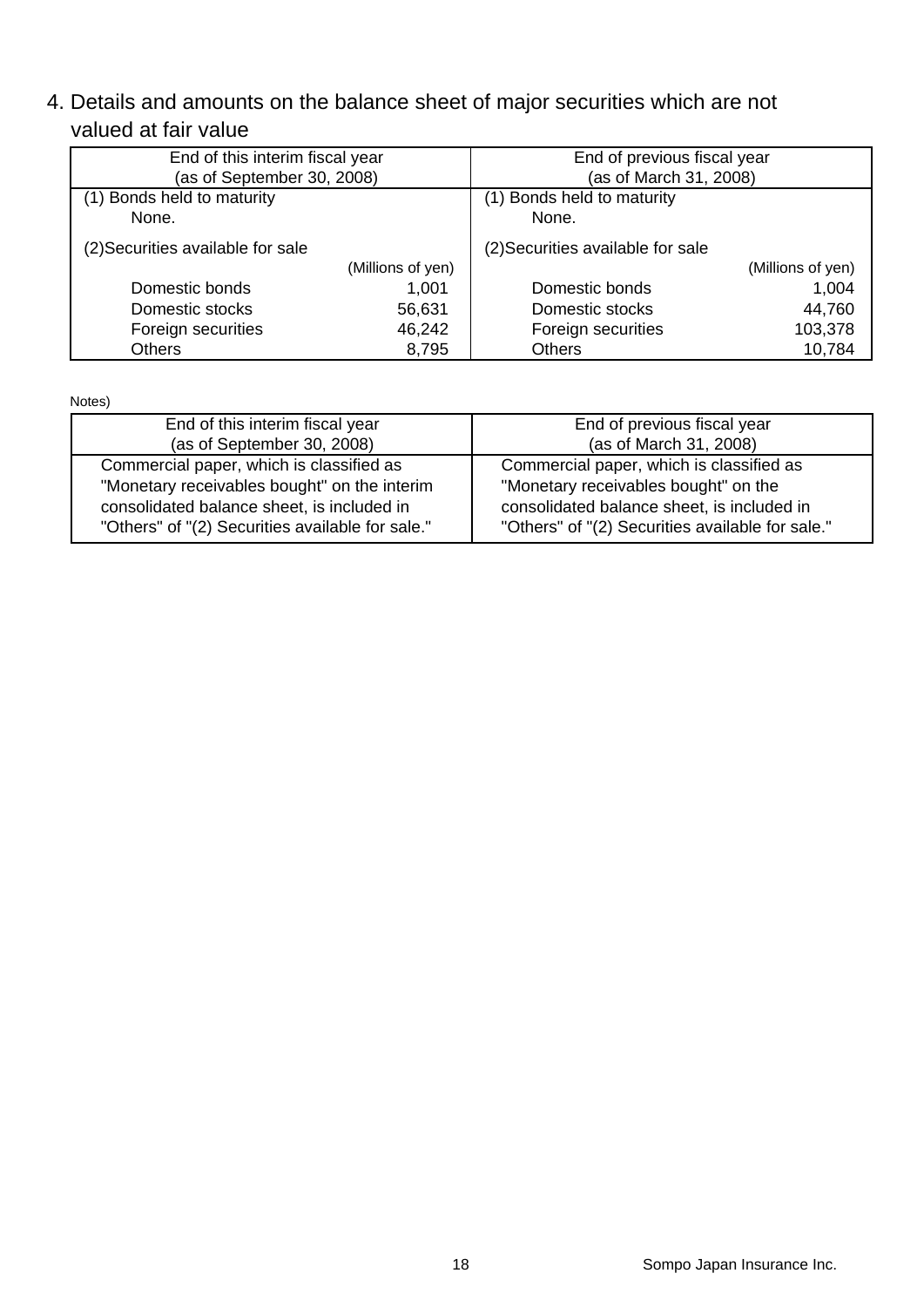# (Consolidated) Derivatives

Contract amount, market value and appraisal gains and losses of derivative transactions

|               |                           |                    |                                 |                          |                             |                        | (Millions of yen)        |  |
|---------------|---------------------------|--------------------|---------------------------------|--------------------------|-----------------------------|------------------------|--------------------------|--|
|               |                           |                    | End of this interim fiscal year |                          | End of previous fiscal year |                        |                          |  |
| <b>Type</b>   | Transaction               |                    | (as of September 30, 2008)      |                          |                             | (as of March 31, 2008) |                          |  |
|               |                           | Contract<br>amount | Market<br>value                 | Appraisal<br>gain (loss) | Contract<br>amount          | Market<br>value        | Appraisal<br>gain (loss) |  |
| Currency      | Forward foreign exchange: |                    |                                 |                          |                             |                        |                          |  |
| derivatives   | Short                     | 126,853            | 122,139                         | 4,713                    | 105,639                     | 101,554                | 4,085                    |  |
|               | Long                      | 48,324             | 46,027                          | (2, 297)                 | 54,600                      | 53,644                 | (956)                    |  |
|               | Currency option:          |                    |                                 |                          |                             |                        |                          |  |
|               | Short                     |                    |                                 |                          |                             |                        |                          |  |
|               | Call                      |                    |                                 |                          | 5,350                       |                        |                          |  |
|               |                           | $\cdot^*$          |                                 |                          | $50*$                       |                        | 50                       |  |
|               | Long                      |                    |                                 |                          |                             |                        |                          |  |
|               | Put                       |                    |                                 |                          | 5,250                       |                        |                          |  |
|               |                           | -*                 |                                 |                          | $50*$                       | 263                    | 213                      |  |
| <b>Bond</b>   | Bond future:              |                    |                                 |                          |                             |                        |                          |  |
| derivatives   | Long                      | 40,760             | 40,576                          | (184)                    | 16,532                      | 17,163                 | 631                      |  |
|               | Bond forward:             |                    |                                 |                          |                             |                        |                          |  |
|               | Long                      |                    | ۰                               | $\overline{\phantom{0}}$ | 3,351                       | 3,396                  | 45                       |  |
| <b>Others</b> | Credit derivatives:       |                    |                                 |                          |                             |                        |                          |  |
|               | Long                      | 6,035              |                                 |                          | 4,500                       |                        |                          |  |
|               |                           | $373*$             | 593                             | 219                      | $97*$                       | 162                    | 64                       |  |
|               | Weather derivatives:      |                    |                                 |                          |                             |                        |                          |  |
|               | Short                     | 239                |                                 |                          | 369                         |                        |                          |  |
|               |                           | $10*$              | 5                               | $\overline{4}$           | $8*$                        | 15                     | (7)                      |  |
|               | Long                      |                    |                                 |                          | 170                         |                        |                          |  |
|               |                           | -*                 |                                 |                          | -*                          |                        |                          |  |
|               | Earthquake derivatives:   |                    |                                 |                          |                             |                        |                          |  |
|               | Short                     | 4,940              |                                 |                          | 3,660                       |                        |                          |  |
|               |                           | $140*$             | 21                              | 118                      | 98*                         | $\overline{0}$         | 98                       |  |
|               | Long                      | 3,501              |                                 |                          | 3,285                       |                        |                          |  |
|               |                           | 355*               | 236                             | (118)                    | 288*                        | 213                    | (75)                     |  |
|               | Other forward:            |                    |                                 |                          |                             |                        |                          |  |
|               | Long                      | 950                | 960                             | $10$                     |                             |                        |                          |  |
|               | Total                     |                    |                                 | 2,465                    |                             |                        | 4,149                    |  |

Notes)

1. Derivative transactions to which hedge accounting methods are applied are excluded from this table.

2. Amounts with an asterisk (\*) represent the option premiums booked on the consolidated balance sheet.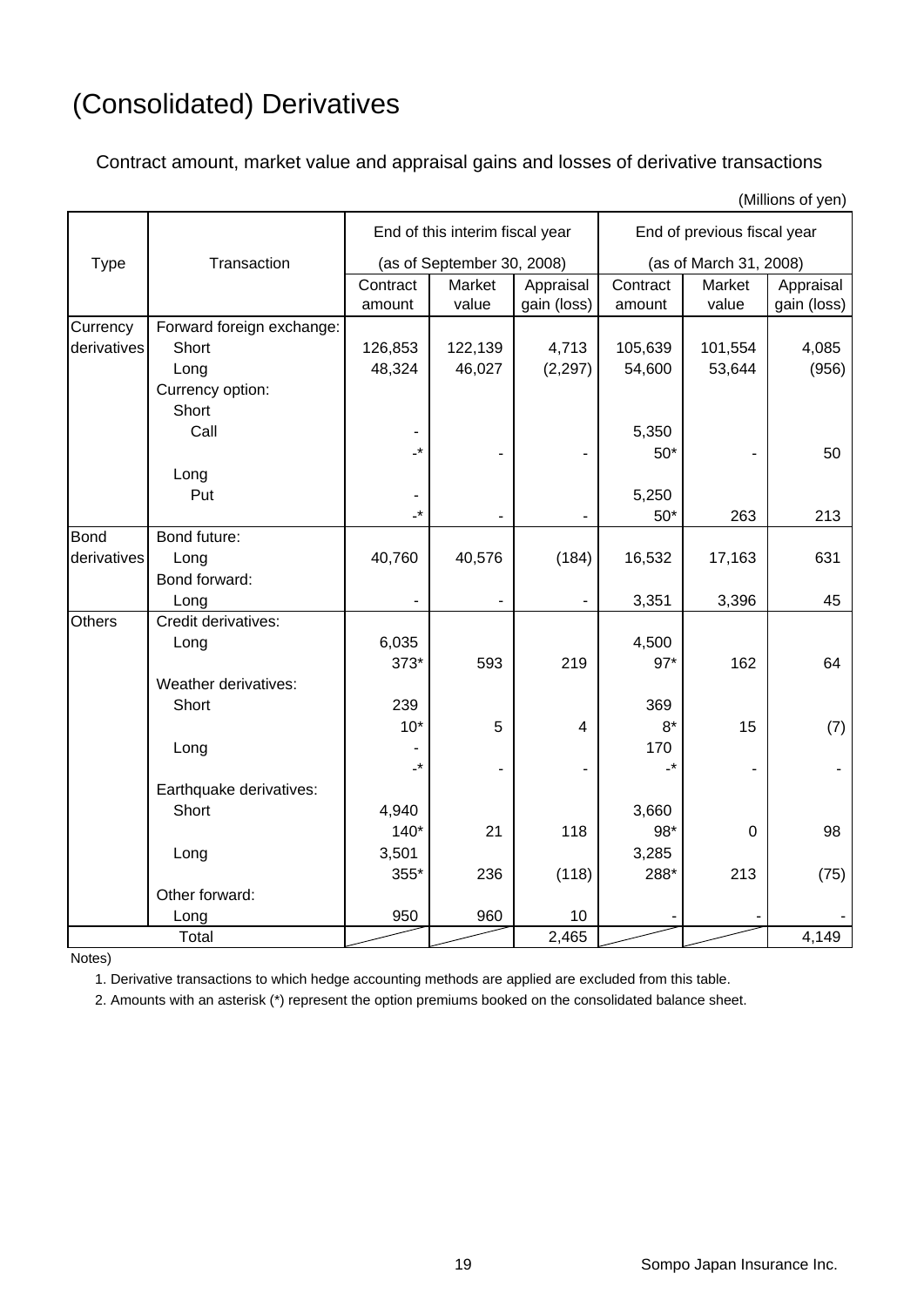## (Non-consolidated) Summary of Results of Operations

|                                                                                      |              |                    |                                                        |                | (Millions of yen) |
|--------------------------------------------------------------------------------------|--------------|--------------------|--------------------------------------------------------|----------------|-------------------|
|                                                                                      |              | Previous interim   | This interim                                           | Increase       | % increase        |
|                                                                                      |              | fiscal year        | fiscal year                                            | (decrease)     | (decrease)        |
|                                                                                      |              | (April 1 to        | (April 1 to<br>September 30, 2007) September 30, 2008) |                |                   |
|                                                                                      |              |                    |                                                        |                | $\%$              |
| Direct premiums written                                                              |              |                    |                                                        |                |                   |
| (including deposits of premiums by policyholders)                                    | (1)          | 779,189            | 780,832                                                | 1,642          | 0.2               |
| Direct premiums written                                                              | (2)          | 718,022            | 706,881                                                | (11, 140)      | (1.6)             |
| Ordinary income and expenses:                                                        |              |                    |                                                        |                |                   |
| Net premiums written                                                                 | (3)          | 688,479            | 674,871                                                | (13,608)       | (2.0)             |
| Net claims paid                                                                      | (4)          | 382,773            | 390,725                                                | 7,952          | 2.1               |
| Loss adjustment expenses                                                             | (5)          | 35,501             | 37,995                                                 | 2,493          | 7.0               |
| Net commissions and brokerage fees                                                   | (6)          | 111,799            | 111,035                                                | (764)          | (0.7)             |
| Deposits of premiums by policyholders                                                | (7)          | 61,167             | 73,950                                                 | 12,783         | 20.9              |
| Interest and dividend income on deposits of premiums, etc.                           | (8)          | 22,901             | 23,105                                                 | 203            | 0.9               |
| Maturity refunds and dividends to policyholders                                      | (9)          | 89,938             | 85,736                                                 | (4,202)        | (4.7)             |
| Provision for reserve for outstanding losses and claims                              | (10)         | 1,943              | 181                                                    | (1,761)        | (90.6)            |
| Provision for underwriting reserves                                                  | (11)         | 32,955             | 23,503                                                 | (9, 452)       | (28.7)            |
| Other underwriting income and expenses                                               | (12)         | (138)              | 632                                                    | 770            |                   |
| Gross underwriting margin                                                            | (13)         | 117,498            | 123,381                                                | 5,883          | 5.0               |
| Operating, general and administrative expenses<br>related to underwriting insurance  | (14)         | 110,945            | 116,866                                                | 5,920          | 5.3               |
| Other income and expenses                                                            | (15)         | (2,754)            | (2,220)                                                | 533            |                   |
| Underwriting profit                                                                  | (16)         | 3,797              | 4,294                                                  | 496            | 13.1              |
| Interest and dividend income                                                         | (17)         | 70,630             | 55,934                                                 | (14, 696)      | (20.8)            |
| Investment gain and loss on money in trust                                           | (18)         | 2,808              | (2,746)                                                | (5, 555)       | (197.8)           |
| Realized gain and loss on sales of securities                                        | (19)         | 20,822             | 11,775                                                 | (9,047)        | (43.4)            |
| Devaluation loss on securities                                                       | (20)         | 3,839              | 8,275                                                  | 4,435          | 115.5             |
| Interest and dividend income on deposits of premiums, etc.                           | (21)         | (22, 901)          | (23, 105)                                              | (203)          |                   |
| Other investment income and expenses                                                 | (22)         | 1,401              | (6,094)                                                | (7, 496)       | (534.9)           |
| Operating, general and administrative expenses                                       | (23)         | 119,791            | 123,999                                                | 4,208          | 3.5               |
| Other ordinary income and expenses                                                   | (24)         | 1,625              | 2,458                                                  | 832            | 51.2              |
| Allowance and loss on bad debt                                                       | (25)         | 141                | (187)                                                  | (328)          | (232.1)           |
| Ordinary profit                                                                      | (26)         | 68,255             | 29,327                                                 | (38, 927)      | (57.0)            |
| Special gains and losses:                                                            |              |                    |                                                        |                |                   |
| Special gains                                                                        | (27)         | 851                | 273                                                    | (578)          | (67.9)            |
| Special losses                                                                       | (28)         | 3,584              | 2,688                                                  | (896)          | (25.0)            |
| Special gains and losses                                                             | (29)         | (2,733)            | (2, 415)                                               | 318            |                   |
| Income before income taxes                                                           | (30)         | 65,521             | 26,912                                                 | (38, 609)      | (58.9)            |
| Income taxes-current                                                                 | (31)         | 37,383             | 25,630                                                 | (11, 752)      | (31.4)            |
| Income taxes-deferred                                                                | (32)         | (15, 135)          | (15, 923)                                              | (788)          |                   |
| Net income                                                                           | (33)         | 43,273             | 17,205                                                 | (26,067)       | (60.2)            |
|                                                                                      |              |                    |                                                        |                |                   |
| Underwriting balance:                                                                |              |                    |                                                        |                |                   |
| Net premiums written                                                                 | (34)         | 688,479<br>382,773 | 674,871                                                | (13,608)       | (2.0)<br>2.1      |
| Net claims paid                                                                      | (35)         | 35,501             | 390,725<br>37,995                                      | 7,952<br>2,493 | 7.0               |
| Loss adjustment expenses                                                             | (36)<br>(37) | 222,745            |                                                        | 5,156          | 2.3               |
| Operating expenses:                                                                  | (38)         |                    | 227,901                                                |                |                   |
| Net commissions and brokerage fees<br>Operating, general and administrative expenses |              | 111,799            | 111,035                                                | (764)          | (0.7)             |
| related to underwriting insurance                                                    | (39)         | 110,945            | 116,866                                                | 5,920          | 5.3               |
| <b>Underwriting balance</b>                                                          | (40)         | 47,459             | 18,248                                                 | (29, 211)      | (61.5)            |
| Ratios:                                                                              |              |                    |                                                        |                |                   |
| Loss ratio                                                                           | (41)         | 60.8               | 63.5                                                   | 2.8            |                   |
| Expense ratio                                                                        | (42)         | 32.4               | 33.8                                                   | 1.4            |                   |
| Underwriting balance ratio                                                           | (43)         | 6.9                | 2.7                                                    | (4.2)          |                   |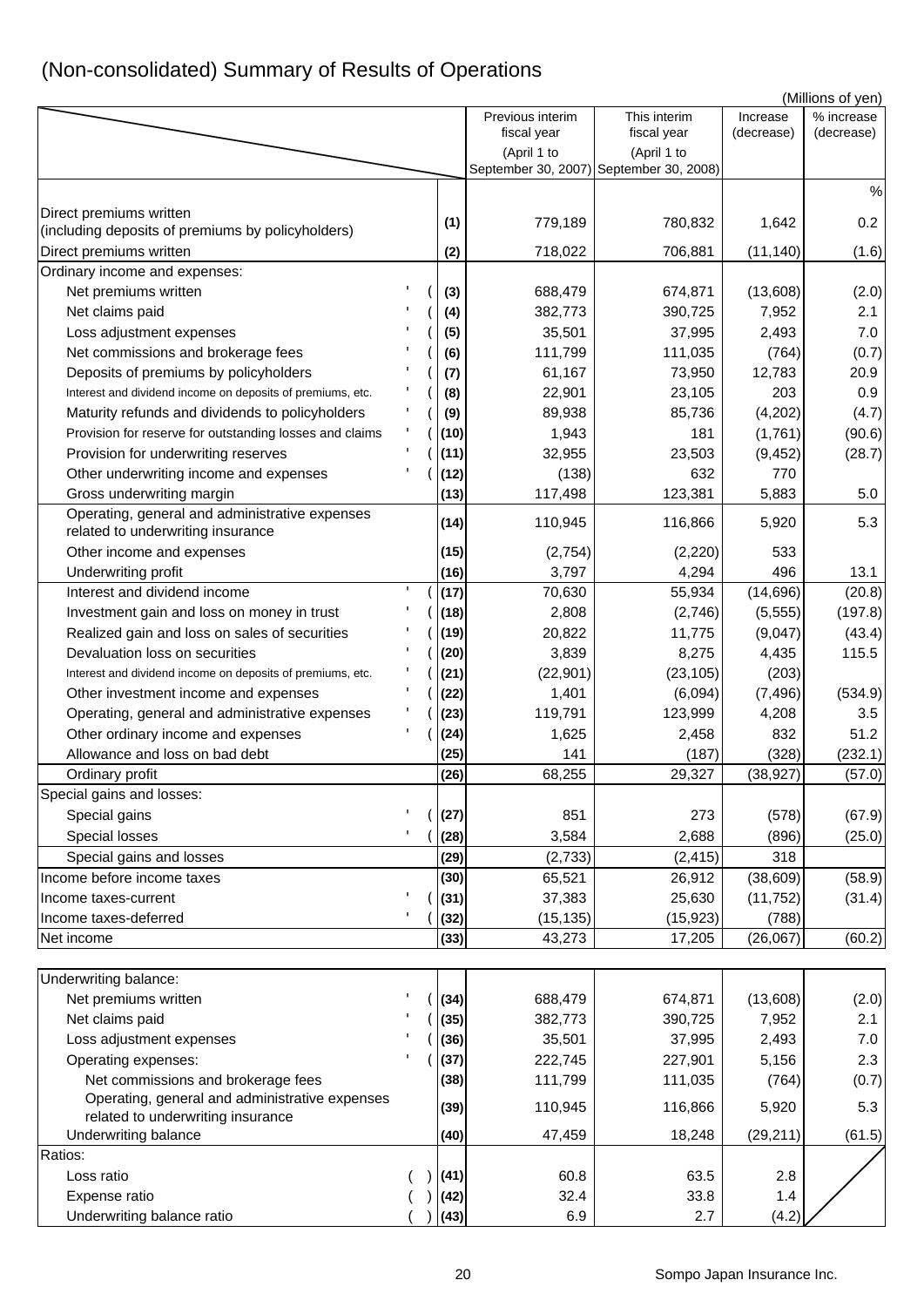## (Non-consolidated) Premiums Written and Claims Paid by Line of Business

|                                           |                                 |            |            |                                 |            | ווטערט נוטוווויזון, |
|-------------------------------------------|---------------------------------|------------|------------|---------------------------------|------------|---------------------|
| Term                                      | Previous interim<br>fiscal year |            |            | This interim fiscal year        |            |                     |
|                                           | (April 1 to September 30, 2007) |            |            | (April 1 to September 30, 2008) |            |                     |
| <b>Business line</b>                      | Amount                          | % of total | % increase | Amount                          | % of total | % increase          |
|                                           |                                 | amount     | (decrease) |                                 | amount     | (decrease)          |
|                                           |                                 | $\%$       | $\%$       |                                 | $\%$       | $\%$                |
| Fire and allied insurance                 | 83,601                          | 11.6       | (5.3)      | 87,076                          | 12.3       | 4.2                 |
| Marine insurance                          | 18,307                          | 2.5        | 3.4        | 19,773                          | 2.8        | 8.0                 |
| Personal accident insurance               | 69,226                          | 9.6        | (0.2)      | 69,056                          | 9.8        | (0.2)               |
| Voluntary automobile insurance            | 331,168                         | 46.1       | (1.3)      | 330,711                         | 46.8       | (0.1)               |
| Compulsory automobile liability insurance | 122,307                         | 17.0       | 0.2        | 105,917                         | 15.0       | (13.4)              |
| <b>Others</b>                             | 93,410                          | 13.0       | 2.7        | 94,345                          | 13.3       | 1.0                 |
| Total:                                    | 718,022                         | 100.0      | (0.8)      | 706,881                         | 100.0      | (1.6)               |
| Deposits of premiums by policyholders     | 61,167                          |            | (11.5)     | 73,950                          |            | 20.9                |

Direct premiums written (excluding deposits of premiums by policyholders) (Millions of yen)

# Net premiums written (Millions of yen)

| Term                                      | Previous interim<br>fiscal year |                      |                          | , וייט שווטווייזיין<br>This interim fiscal year |                      |                          |  |
|-------------------------------------------|---------------------------------|----------------------|--------------------------|-------------------------------------------------|----------------------|--------------------------|--|
|                                           | (April 1 to September 30, 2007) |                      |                          | (April 1 to September 30, 2008)                 |                      |                          |  |
| <b>Business line</b>                      | Amount                          | % of total<br>amount | % increase<br>(decrease) | Amount                                          | % of total<br>amount | % increase<br>(decrease) |  |
|                                           |                                 | %                    | %                        |                                                 | %                    | %                        |  |
| Fire and allied insurance                 | 67,442                          | 9.8                  | (3.1)                    | 69,934                                          | 10.4                 | 3.7                      |  |
| Marine insurance                          | 16,112                          | 2.3                  | 2.8                      | 16,772                                          | 2.5                  | 4.1                      |  |
| Personal accident insurance               | 68,773                          | 10.0                 | 0.1                      | 68,548                                          | 10.2                 | (0.3)                    |  |
| Voluntary automobile insurance            | 330,201                         | 48.0                 | (1.3)                    | 329,487                                         | 48.8                 | (0.2)                    |  |
| Compulsory automobile liability insurance | 116,716                         | 17.0                 | (1.4)                    | 100,811                                         | 14.9                 | (13.6)                   |  |
| Others                                    | 89,233                          | 13.0                 | $1.5\,$                  | 89,317                                          | 13.2                 | 0.1                      |  |
| Total                                     | 688,479                         | 100.0                | (0.9)                    | 674,871                                         | 100.0                | (2.0)                    |  |

# Net claims paid (Millions of yen)

| Term                                      | Previous interim                |                          |            | This interim fiscal year        |                          |               |  |
|-------------------------------------------|---------------------------------|--------------------------|------------|---------------------------------|--------------------------|---------------|--|
|                                           | (April 1 to September 30, 2007) | fiscal year              |            | (April 1 to September 30, 2008) |                          |               |  |
| <b>Business line</b>                      | Amount                          | % increase<br>(decrease) | Loss ratio | Amount                          | % increase<br>(decrease) | Loss ratio    |  |
|                                           |                                 | %                        | %          |                                 | $\%$                     | $\frac{0}{0}$ |  |
| Fire and allied insurance                 | 27,800                          | (13.5)                   | 43.0       | 28,539                          | 2.7                      | 42.5          |  |
| Marine insurance                          | 7,453                           | 9.7                      | 49.2       | 7,231                           | (3.0)                    | 46.3          |  |
| Personal accident insurance               | 28,298                          | 10.2                     | 44.8       | 33,133                          | 17.1                     | 52.8          |  |
| Voluntary automobile insurance            | 194,189                         | 2.0                      | 65.5       | 198,259                         | 2.1                      | 67.5          |  |
| Compulsory automobile liability insurance | 79,973                          | (1.6)                    | 74.0       | 81,540                          | 2.0                      | 87.0          |  |
| <b>Others</b>                             | 45,057                          | (2.3)                    | 53.6       | 42,021                          | (6.7)                    | 50.3          |  |
| Total                                     | 382,773                         | 0.1                      | 60.8       | 390,725                         | 2.1                      | 63.5          |  |

Note) Loss ratio=(Net claims paid+Loss adjustment expenses)/Net premiums written

21 Sompo Japan Insurance Inc.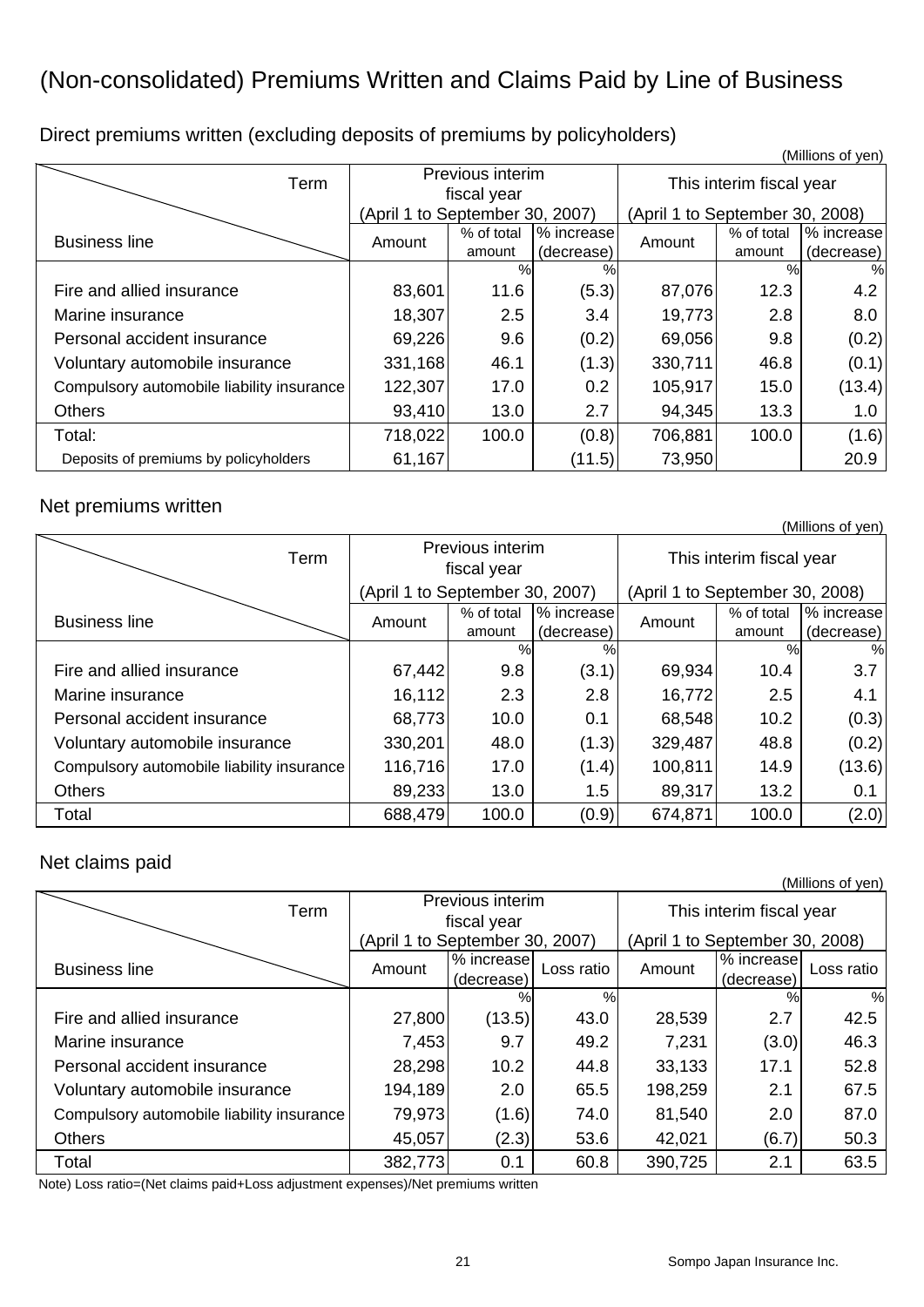(Non-consolidated) Claims Paid by Natural Disasters (Natural disasters occurred in the period)

|                      |                    |                                                    |                                |                          |                                                     |                                |                      |                                                    | (Millions of yen)       |
|----------------------|--------------------|----------------------------------------------------|--------------------------------|--------------------------|-----------------------------------------------------|--------------------------------|----------------------|----------------------------------------------------|-------------------------|
|                      |                    | Previous interim fiscal year                       |                                | This interim fiscal year |                                                     |                                | Previous fiscal year |                                                    |                         |
|                      | Net claims<br>paid | Reserve for<br>outstanding<br>losses and<br>claims | <b>Net</b><br>incurred<br>loss | Net claims<br>paid       | Reserve for<br>loutstanding<br>losses and<br>claims | <b>Net</b><br>incurred<br>loss | Net claims<br>paid   | Reserve for<br>outstanding<br>losses and<br>claims | Net<br>incurred<br>loss |
| Fire                 | 2,227              | 1,778                                              | 4,005                          | 1,422                    | 1,119                                               | 2,542                          | 5,475                | 853                                                | 6,328                   |
| Voluntary automobile | 308                | 126                                                | 434                            | 1,632                    | 663                                                 | 2,295                          | 499                  | 9                                                  | 508                     |
| <b>Others</b>        | 40                 | 66                                                 | 106                            | 57                       | 133                                                 | 190                            | 158                  | 43                                                 | 201                     |
| Total                | 2,576              | 1,971                                              | 4,547                          | 3,112                    | 1,916                                               | 5,028                          | 6,132                | 906                                                | 7,039                   |

#### (Non-consolidated) Breakdown of Operating, General and Administrative Expenses and Loss Adjustment Expenses (Millions of yen)

| $\overline{\text{S}}$ in $\overline{\text{S}}$ in $\overline{\text{S}}$ in $\overline{\text{S}}$ |                              |            |         |                          |                      |            |          |  |
|--------------------------------------------------------------------------------------------------|------------------------------|------------|---------|--------------------------|----------------------|------------|----------|--|
|                                                                                                  | Previous interim fiscal year |            |         | This interim fiscal year | Previous fiscal year |            |          |  |
|                                                                                                  | Amount                       | Increase   |         | Amount                   | Increase             | Amount     | Increase |  |
|                                                                                                  |                              | (decrease) |         | (decrease)               |                      | (decrease) |          |  |
| Personnel expenses                                                                               | 80,590                       | 3,048      | 84.413  | 3,823                    | 158,402              | 4,760      |          |  |
| Non-personnel expenses                                                                           | 66,446                       | 10,484     | 69,393  | 2,946                    | 140,239              | 22,330     |          |  |
| <b>Others</b>                                                                                    | 8.256                        | (202)      | 8,188   | (68)                     | 13,607               | (357)      |          |  |
| Total                                                                                            | 155,292                      | 13,331     | 161,994 | 6,702                    | 312,249              | 26,732     |          |  |

#### (Non-consolidated) Reserve for Outstanding Losses and Claims

|                      |         |                              |         |                          |                      | (Millions of yen) |  |
|----------------------|---------|------------------------------|---------|--------------------------|----------------------|-------------------|--|
|                      |         | Previous interim fiscal year |         | This interim fiscal year | Previous fiscal year |                   |  |
|                      | Amount  | Change                       | Amount  | Change                   | Amount               | Change            |  |
| Fire                 | 33,215  | 797                          | 30,467  | (119)                    | 30,586               | (1,830)           |  |
| Marine               | 11,222  | (220)                        | 12,033  | 1,032                    | 11,000               | (442)             |  |
| Personal accident    | 34,523  | 243                          | 40,504  | (4, 454)                 | 44,959               | 10,679            |  |
| Voluntary automobile | 281,275 | 4,245                        | 315,937 | 1,368                    | 314,569              | 37,538            |  |
| CALI                 | 56,635  | (2,360)                      | 56,727  | (1,923)                  | 58,651               | (344)             |  |
| <b>Others</b>        | 212,312 | (762)                        | 220,576 | 4,277                    | 216,299              | 3,224             |  |
| Total                | 629,184 | 1,943                        | 676,248 | 181                      | 676,066              | 48,825            |  |

#### (Non-consolidated) Catastrophic Loss Reserve

(Millions of yen)

|                      | Previous interim fiscal year |          | This interim fiscal year |          | Previous fiscal year |           |
|----------------------|------------------------------|----------|--------------------------|----------|----------------------|-----------|
|                      | Amount                       | Change   | Amount                   | Change   | Amount               | Change    |
| Fire                 | 103,558                      | 6,802    | 117,060                  | 6,691    | 110,369              | 13,612    |
| Marine               | 23,622                       | 608      | 24,838                   | 632      | 24,206               | 1,191     |
| Personal accident    | 87,252                       | 2,136    | 91,225                   | 2,132    | 89,092               | 3,976     |
| Voluntary automobile | 112,881                      | (1, 353) | 74,210                   | (9, 811) | 84,022               | (30, 213) |
| <b>Others</b>        | 73,169                       | 8,153    | 88,688                   | 8,460    | 80,227               | 15,211    |
| Total                | 400,485                      | 16,347   | 396,023                  | 8,105    | 387,918              | 3,779     |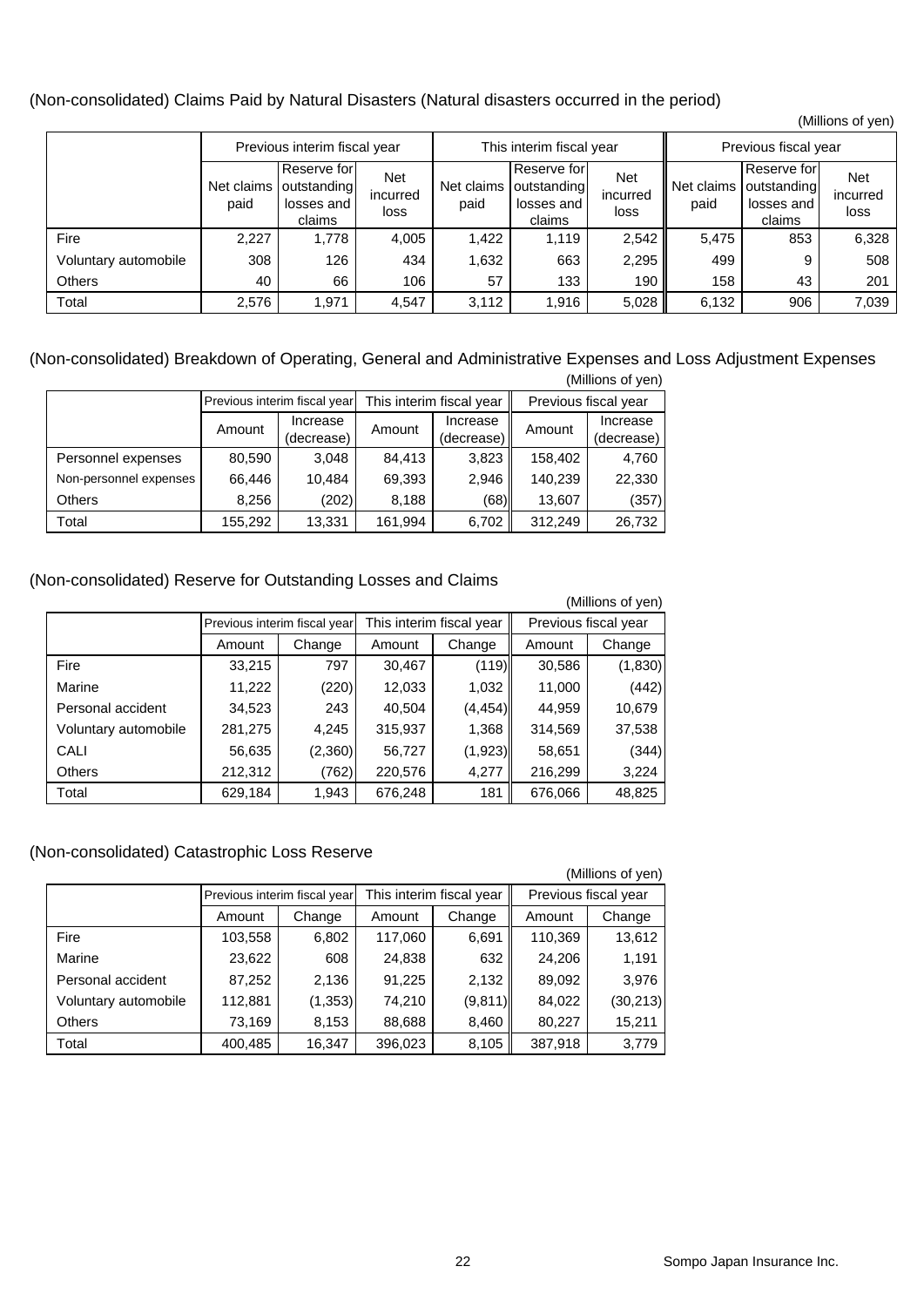#### Solvency Margin Ratio

|     |                                                                  |                                                                         |                                                                     | (Millions of yen)                                        |
|-----|------------------------------------------------------------------|-------------------------------------------------------------------------|---------------------------------------------------------------------|----------------------------------------------------------|
|     |                                                                  | End of previous<br>interim fiscal year<br>(As of<br>September 30, 2007) | End of this interim<br>fiscal year<br>(As of<br>September 30, 2008) | End of previous<br>fiscal year<br>(As of March 31, 2008) |
| (A) | <b>Total Solvency Margin</b>                                     | 2,520,425                                                               | 1,797,126                                                           | 1,946,854                                                |
|     | Capital and funds, etc.                                          | 502,437                                                                 | 501,846                                                             | 484,241                                                  |
|     | Reserve for price fluctuation                                    | 33,806                                                                  | 39,206                                                              | 36,971                                                   |
|     | Contingency reserve                                              | 51                                                                      | 927                                                                 | 611                                                      |
|     | Catastrophic loss reserve                                        | 464,080                                                                 | 462,755                                                             | 452,843                                                  |
|     | General allowance for possible loan losses                       | 640                                                                     | 878                                                                 | 812                                                      |
|     | Unrealized gains on securities<br>(before tax effect deductions) | 1,339,824                                                               | 580,188                                                             | 795,584                                                  |
|     | Net unrealized gains/losses on real estate                       | 39,091                                                                  | 63,846                                                              | 38,209                                                   |
|     | Excess amount of reserve for maturity refunds                    |                                                                         |                                                                     |                                                          |
|     | Subordinated debt, etc.                                          |                                                                         |                                                                     |                                                          |
|     | <b>Deductions</b>                                                | 73,208                                                                  | 70,722                                                              | 70,976                                                   |
|     | <b>Others</b>                                                    | 213,700                                                                 | 218,199                                                             | 208,556                                                  |
| (B) | <b>Total Risks</b><br>$\sqrt{(R_1+R_2)^2+(R_3+R_4)^2+R_5+R_6}$   | 482,547                                                                 | 444,208                                                             | 438,486                                                  |
|     | General insurance risk $R_i$                                     | 79,648                                                                  | 79,629                                                              | 79,653                                                   |
|     | Third-sector insurance risk $R_2$                                |                                                                         |                                                                     |                                                          |
|     | Assumed interest risk<br>$R_{2}$                                 | 5,920                                                                   | 5,738                                                               | 5,759                                                    |
|     | Asset management risk<br>$R_{4}$                                 | 270,648                                                                 | 203,894                                                             | 222,162                                                  |
|     | Business administration risk<br>$R_{\rm s}$                      | 10,803                                                                  | 9,984                                                               | 9,894                                                    |
|     | Catastrophic risk<br>$R_{c}$                                     | 183,935                                                                 | 209,975                                                             | 187,153                                                  |
| (C) | Solvency Margin Ratio<br>$[(A) / {(B) \times 1/2}] \times 100$   | 1,044.6%                                                                | 809.1%                                                              | 887.9%                                                   |

#### Notes)

1. The above figures are calculated based on Articles 86 and 87 of the Ordinance for Enforcement of the Insurance Business Law and the provisions of Notification 50 of the Ministry of Finance for 1996.

"Capital and funds, etc." is the amount of total net assets minus planned outflows, valuation and translation adjustments and deferred assets.

2. Calculation of solvency margin ratios has changed from previous fiscal year due to revision in the Ordinance for Enforcement of the Insurance Business Law. Consequently, figures in "As of March 31, 2008" and "As of September 30, 2008" are calculated on the different basis from the basis of "As of September 30, 2007".

< Solvency Margin Ratio >

• In addition to reserves to cover claims payments and payments for maturity refunds of saving type insurance policies, etc., it is necessary for insurance companies to maintain sufficient solvency in order to cover against risks which may exceed their usual estimates, i.e. the occurrence of major disasters, a big decline in value of assets held by insurance companies, etc.

• The solvency margin ratio (C), which is calculated in accordance with the Insurance Business Law, is the ratio of "solvency margin of insurance companies by means of their capital, reserves, etc." (total solvency margin: (A)) to "risks which will exceed their usual estimates" (total risks: (B)).

• "Risks which will exceed their usual estimates" (total risks: (B)) is composed of risks described below.

<1> General insurance risk, third-sector insurance risk: Risks of occurrence of insurance claims in excess of normal expectations (excluding risks relating to major disasters).

<2> Assumed interest risk: Risks of invested assets failing to yield assumed interest rates due to the aggravation of investment conditions than expected.

<3> Asset management risk: Risks of retained securities and other assets fluctuating in prices in excess of expectations.

<4> Business administration risk: Risks beyond normal expectations arising from business management. (That does not fall under other categories.)

<5> Catastrophic risk: Risks of the occurrence of major catastrophic losses in excess of normal expectations. (risks such as the Great Kanto Earthquake or Isewan typhoon)

• "Solvency margin of insurance companies by means of their capital, reserves, etc." (Total solvency margin: (A)) is total net assets (excluding planned outflows), certain reserves (reserve for price fluctuation and catastrophic loss reserve, etc.) and parts of net unrealized gains/losses on real estate.

• The solvency margin ratio is one of the indicators for the regulatory authorities to supervise insurance companies. A ratio exceeding 200% indicates adequate ability to meet payments of insurance claims.